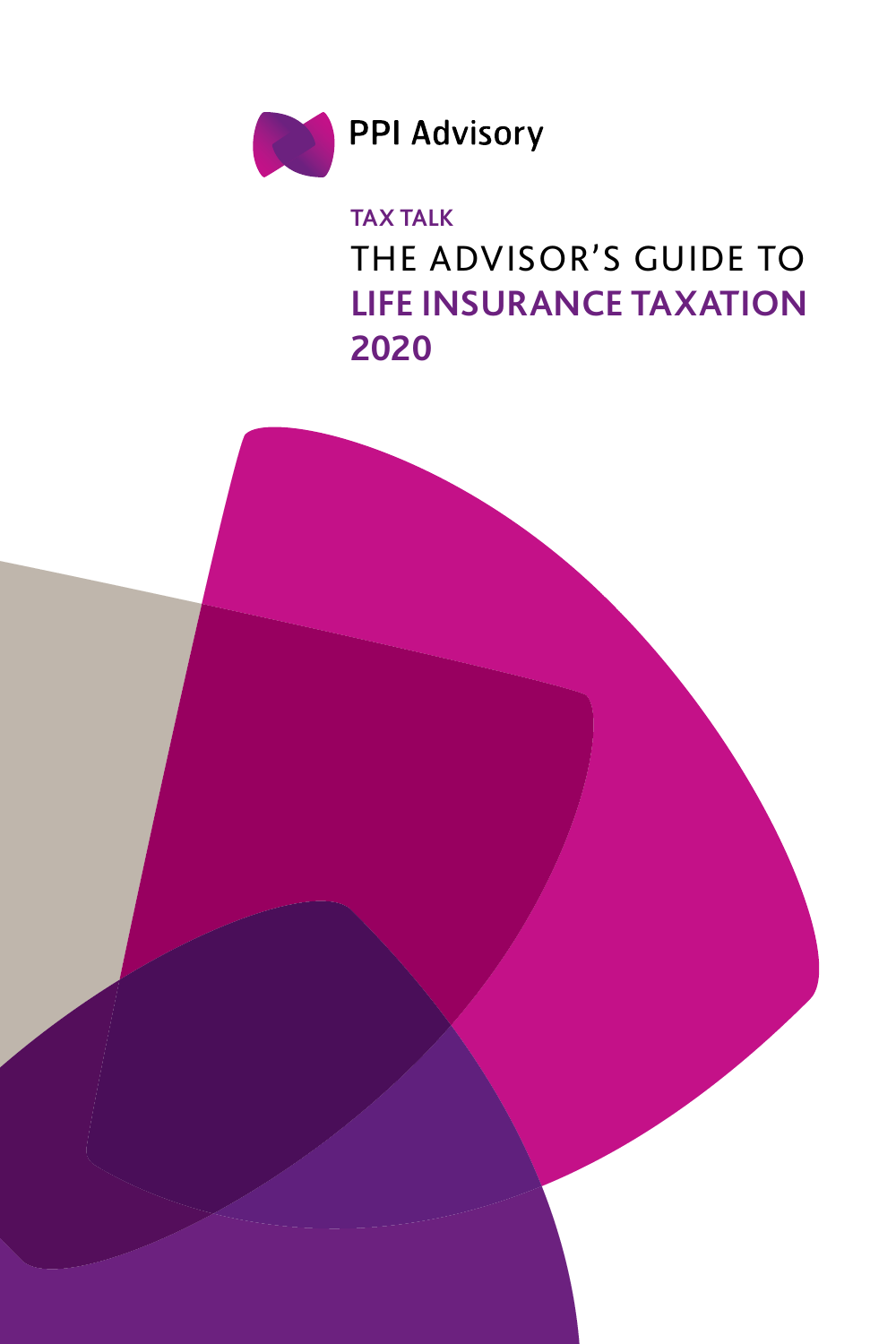# Life insurance helps Canadians manage risk, provides security for their families and businesses, and is an important component of estate planning. While the rules related to the taxation of life insurance have changed in recent years, its special tax attributes remain. This guide will assist you in answering the on-the-spot questions clients may have when

it comes to insurance taxation.

Information in this guide was last updated July 2020. To the best of our knowledge, the information in this guide is accurate and up-to-date. It is highly recommended that clients seek independent accounting, legal and taxation advice with regard to the use of life insurance in their business and estate planning.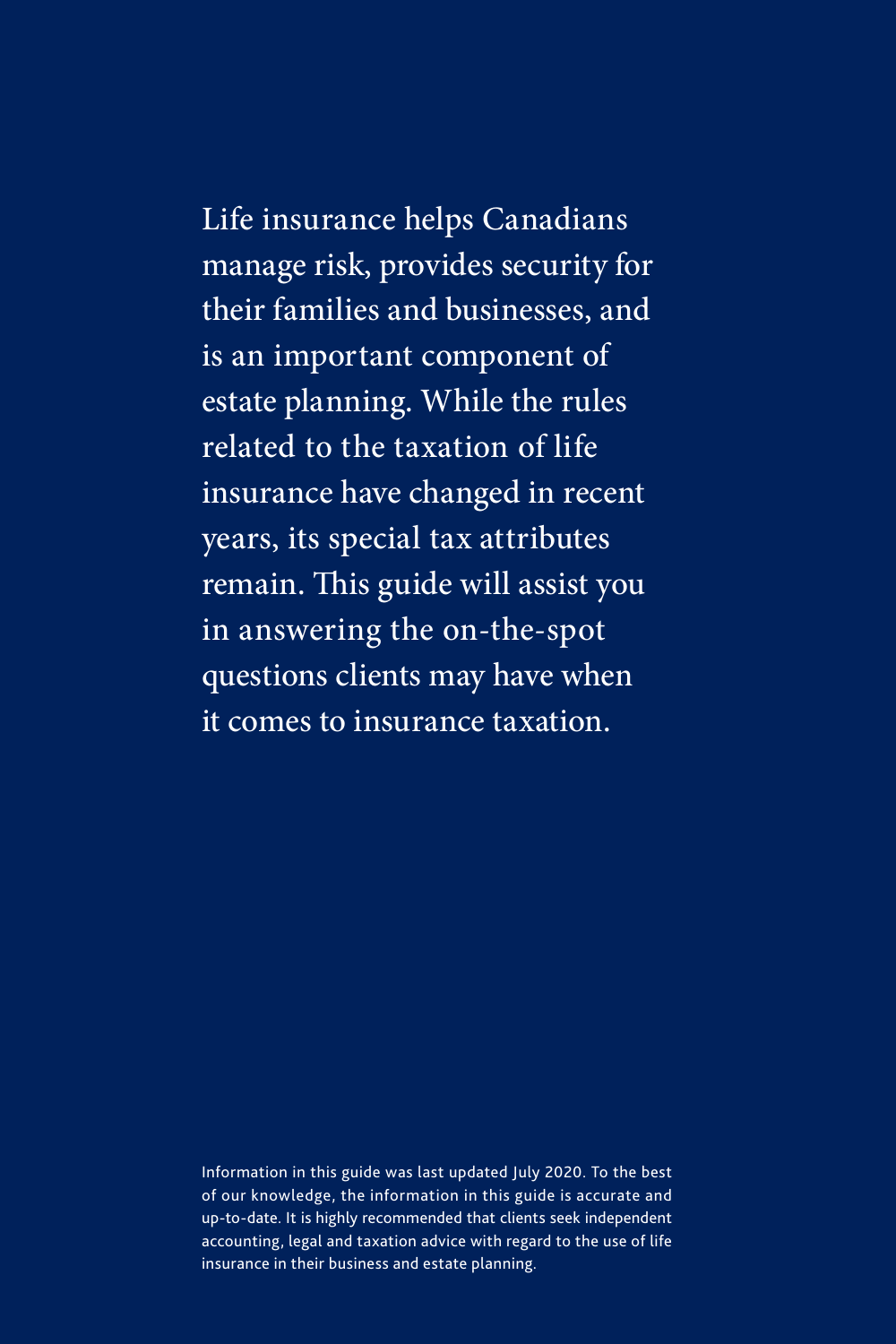# TABLE OF CONTENTS

| What are the tax consequences of transferring a corporate-owned policy             |  |
|------------------------------------------------------------------------------------|--|
|                                                                                    |  |
| Is the growth in an exempt life insurance policy subject to the passive investment |  |
| Is life insurance planning affected by the Tax on Split Income rules? 11           |  |
| How are segregated funds taxed and what are the differences between a mutual fund  |  |
|                                                                                    |  |
|                                                                                    |  |
|                                                                                    |  |
| How does corporate-owned insurance affect share valuation? 17                      |  |
|                                                                                    |  |
|                                                                                    |  |
|                                                                                    |  |
|                                                                                    |  |
| Why separate ownership of the insurance from the beneficiary? 20                   |  |
| What are probate fees and are insurance proceeds included?20                       |  |
|                                                                                    |  |
| ACCESSING CASH VALUE FOR INVESTMENTS OR OTHER PURPOSES. 22                         |  |
|                                                                                    |  |
|                                                                                    |  |
|                                                                                    |  |
| SHAREHOLDERS' AGREEMENTS - DON'T MISS THE INSURANCE PROVISIONS. 31                 |  |
|                                                                                    |  |
|                                                                                    |  |
|                                                                                    |  |
|                                                                                    |  |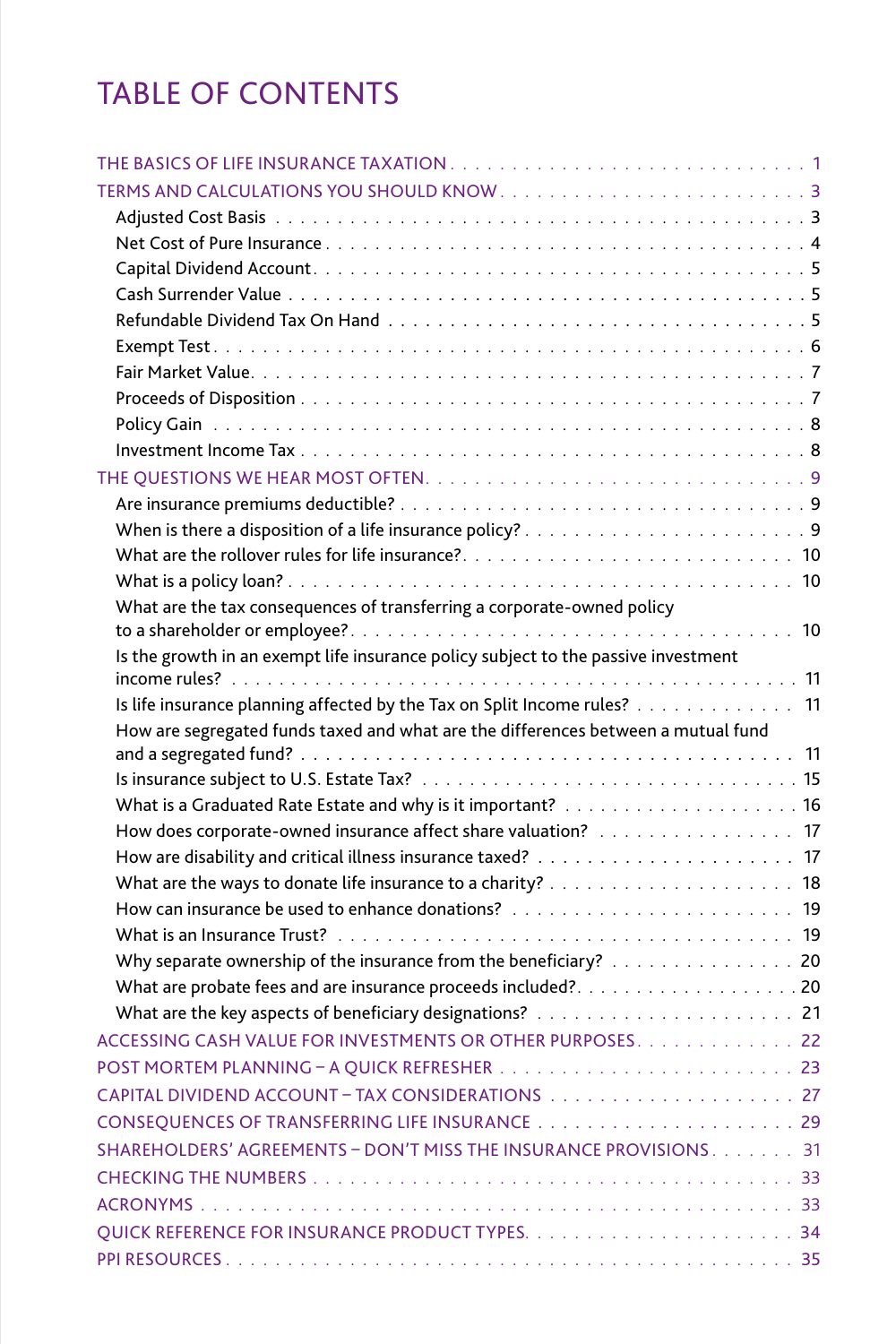## <span id="page-3-0"></span>THE BASICS OF LIFE INSURANCE TAXATION

**Life insurance can be owned by an individual, a trust or a corporation, and in all cases the beneficiary receives the benefit tax-free upon the death of the insured. Ownership decisions are based on many factors, only one of which is income tax.** 

Most, if not all, insurance policies sold today are 'exempt' policies, which means that the funds accumulating in the plan qualify for preferential rules under the Income Tax Act (Act). The Exempt Test rules allow for additional deposits into the policy beyond the basic death benefit premium, within certain limits. The growth on the additional deposits (often referred to as the accumulation fund) receives preferential tax treatment as it is not subject to accrual taxation. The tax-free receipt of proceeds on death applies not only to the death benefit but also to the amount accruing in the accumulation fund of the policy. (*[See page 6 for more about the Exempt Test.](#page-8-0)*)

Notwithstanding the exempt status outlined above, certain policy transfers and withdrawals, as well as policy loans, may be taxable depending on the circumstances. (*[See page 9 for more information on when there is a disposition of a life insurance policy.](#page-11-0)*)



**TO LEARN MORE** [about the concepts in this booklet, please contact your local](#page-38-0)  PPI office to connect one-on-one.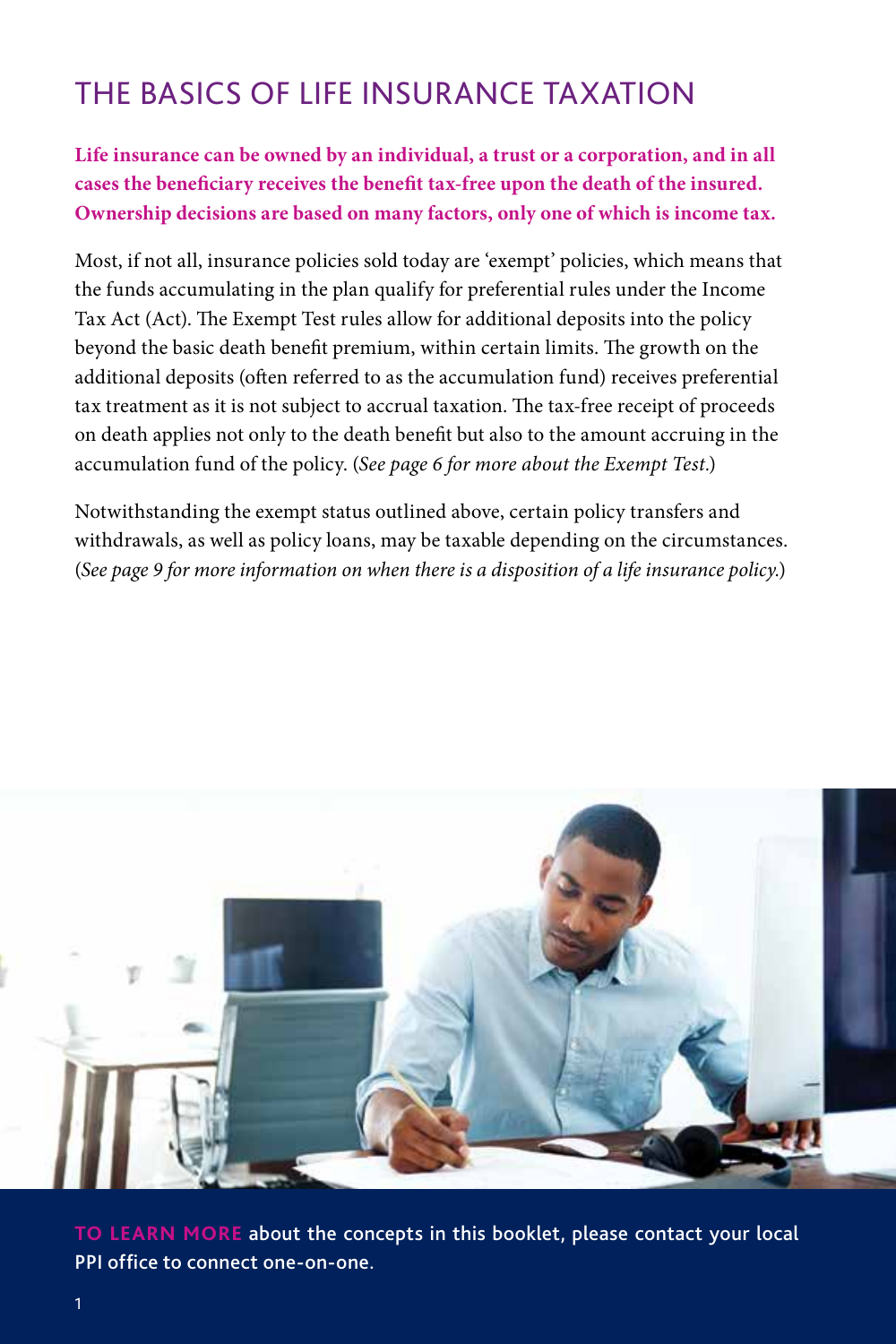#### **Personally-owned Life Insurance**

When insurance is owned by an individual, all of the general taxation considerations outlined on the previous page apply.



#### **Corporate-owned Life Insurance**

In general, the same rules apply to insurance owned by a corporation. However, there are also special rules for corporations that allow insurance proceeds to be distributed to shareholders tax-free, through a mechanism called the Capital Dividend Account (CDA – *[see page 5](#page-7-0)*). Dividends paid from the CDA are tax-free to a shareholder, and are an important estate planning tool that can reduce or even eliminate tax on the death of a shareholder.

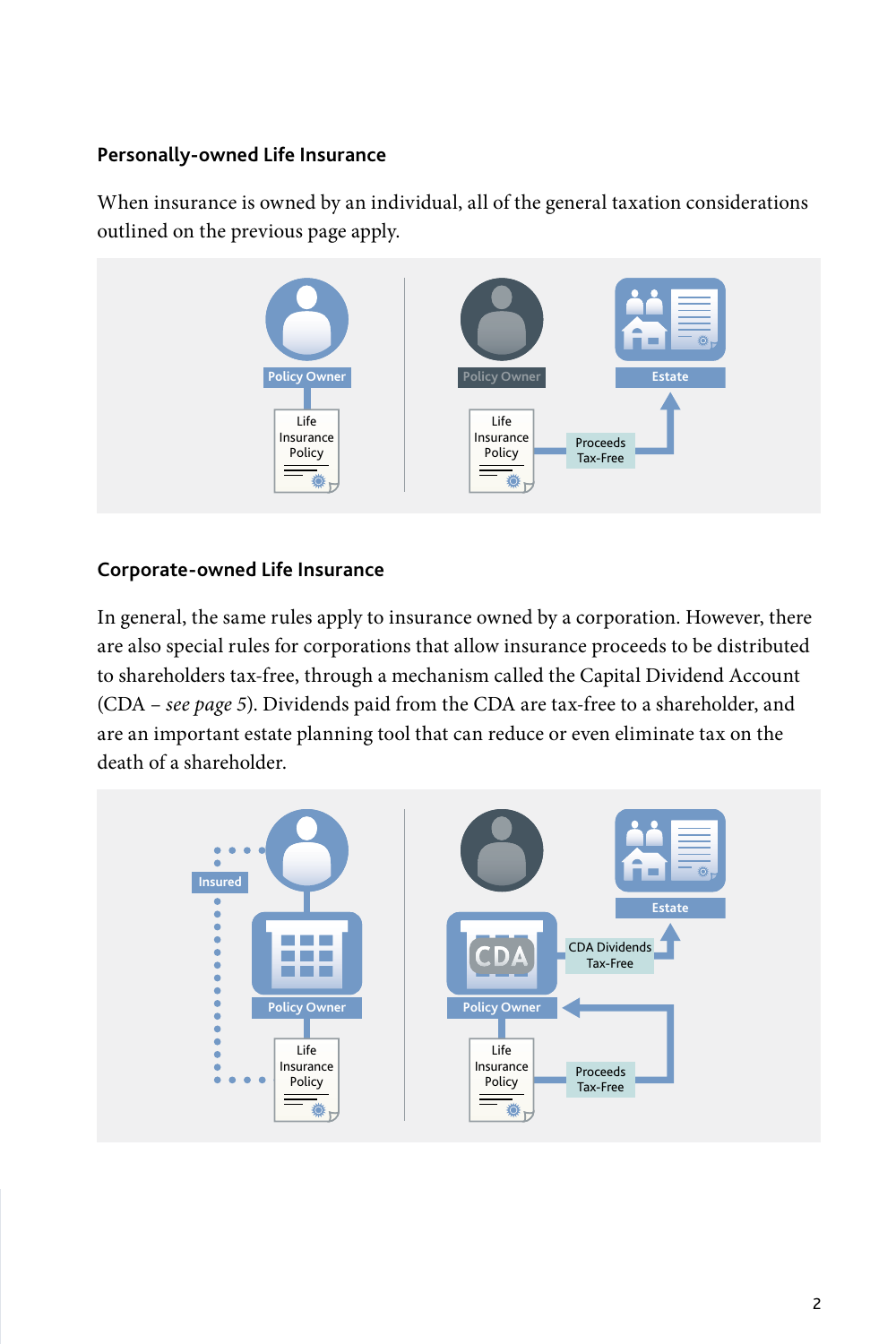## <span id="page-5-0"></span>TERMS AND CALCULATIONS YOU SHOULD KNOW

#### **When it comes to the taxation of life insurance, you need to know about:**

## Adjusted Cost Basis (ACB)

|   | <b>Cumulative Premiums</b>                     |
|---|------------------------------------------------|
|   | - Cumulative Net Cost of Pure Insurance (NCPI) |
|   | <b>Policy Loans</b>                            |
| ٠ | <b>Policy Loan Repayments</b>                  |
|   | $ACR*$                                         |

\**Formula is more complex but these are the main components.* 

The ACB is used:

- to determine the gain when there has been a disposition of a policy (*[see page 9](#page-11-0)*)
- in calculating the CDA (*[see page 5](#page-7-0)*)

The ACB is calculated by the insurance company through a complex formula. Various policy actions impact the calculation of the ACB, such as:

| <b>INCREASES ACB</b>                                                                          | <b>DECREASES ACB</b>                              |
|-----------------------------------------------------------------------------------------------|---------------------------------------------------|
| Premiums paid by or on behalf of<br>the policyholder                                          | Proceeds of disposition including policy<br>loans |
| Policy gains included in policyholder's income                                                | Net Cost of Pure Insurance                        |
| Interest paid on policy loan (unless interest<br>deducted for business or investment purpose) |                                                   |
| Most policy loan repayments                                                                   |                                                   |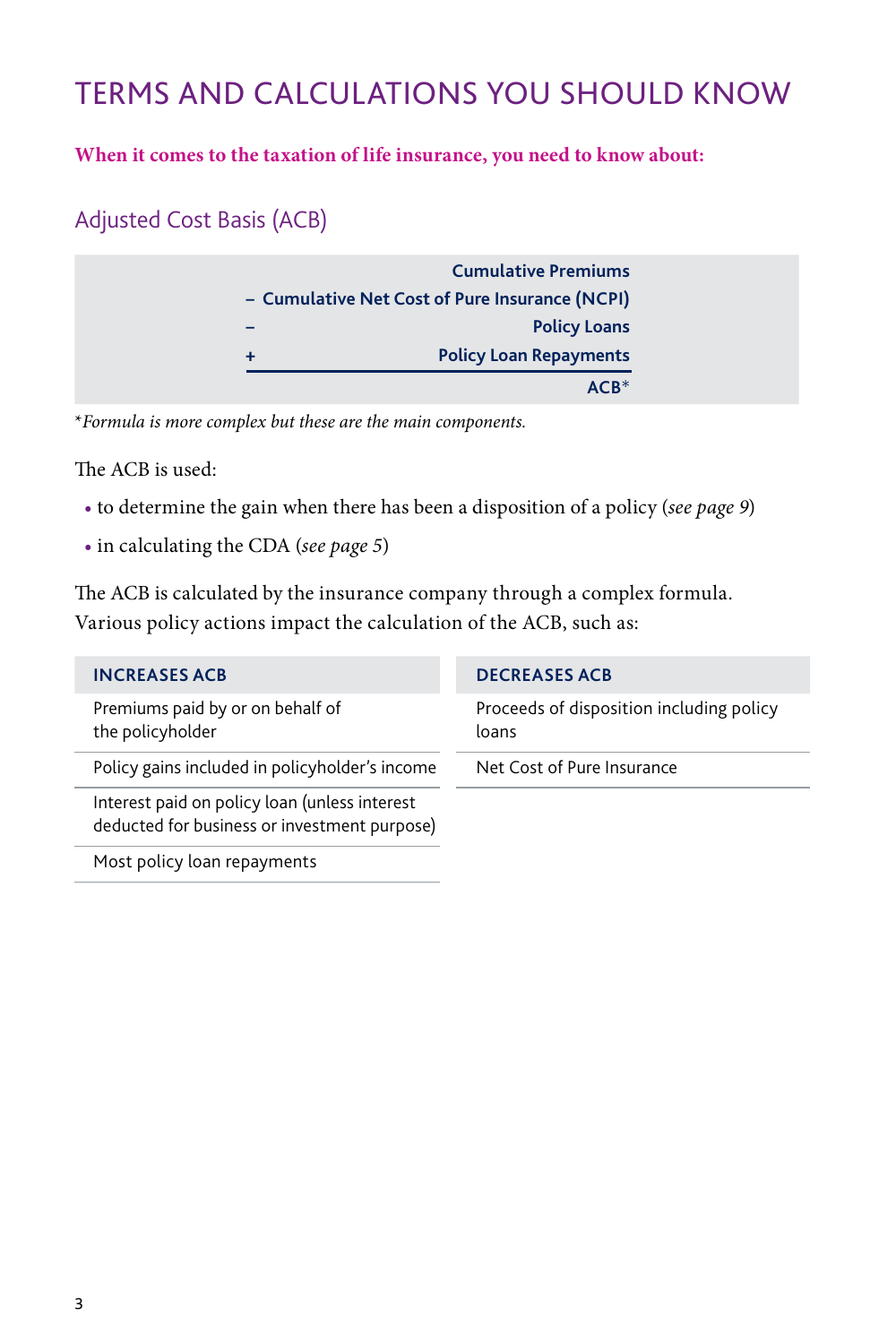### <span id="page-6-0"></span>Net Cost of Pure Insurance (NCPI)

**Net Amount at Risk x Mortality Factor NCPI**

The NCPI was first introduced for policies acquired after December 1, 1982. The NCPI increases each year because mortality risks increase with age. The Income Tax Regulations govern the calculation of NCPI and differ according to the date the policy was issued. For policies issued after 2016, the NCPI will generally be lower, which reflects improved mortality experience over recent decades.

#### **IMPLICATIONS OF A LOWER NCPI FOR POST 2016 POLICIES**

The ACB remains positive for a longer period of time (since NCPI is deducted from ACB). This is beneficial for policy loans and dispositions but not for the calculation of the CDA (*[see page 5 for discussion on CDA](#page-7-0)*).

For policies issued after 2016, the deduction of the NCPI (*[see question: Are insurance](#page-11-0)  [premiums deductible? on page 9](#page-11-0)*) for tax purposes, which is available under certain collateral assignments, will generally be lower than in previous years.



**FOR MORE TAX TALK** [from PPI's Planning Services team, ask us about our full-range](#page-38-0)  of online resources including the **TAX TALK** webinar series – connecting you with our experts from the convenience of your desk.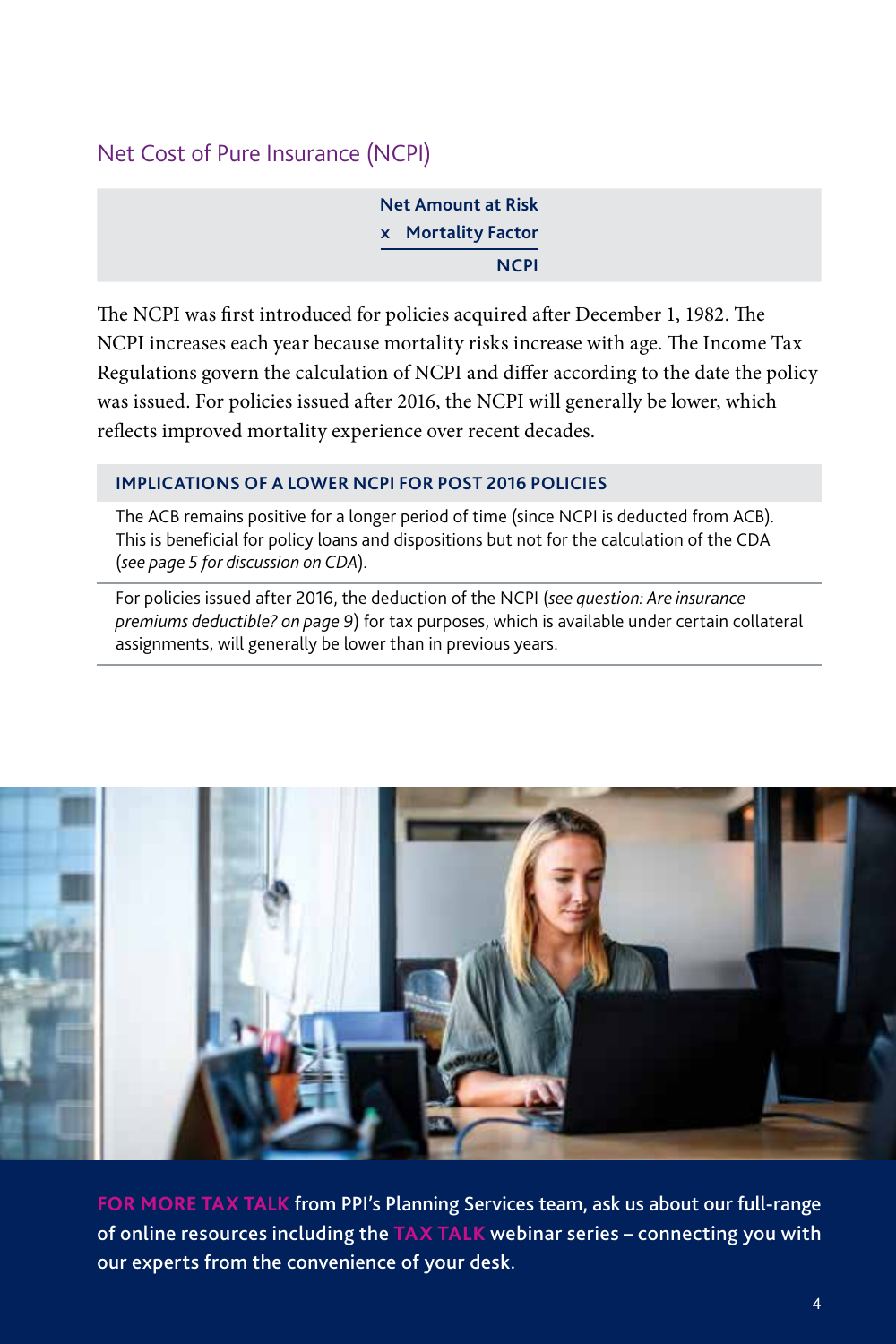## <span id="page-7-0"></span>Capital Dividend Account (CDA)

| + Capital Dividends received from other companies |                                       |
|---------------------------------------------------|---------------------------------------|
|                                                   |                                       |
|                                                   | Life Insurance Proceeds**             |
|                                                   | Capital Dividends paid in prior years |

\**Net of Capital Losses.*

\*\**Net of ACB and special adjustments for pre-March 22, 2016 transfers from shareholders.*

Life insurance proceeds (*[net of ACB – outlined on page 3](#page-5-0)*) are added to the CDA of a private corporation, from which dividends can be paid tax-free to shareholders.

For more information on the tax issues to be aware of with life insurance and the CDA, *[see page 27](#page-29-0)*.

## Cash Surrender Value (CSV)

Cash surrender value of a life insurance policy is the amount that is available to the owner of the policy if the policy is surrendered. It is calculated by the insurer without regard to any policy loans (*[see page 10](#page-12-0)*). For term insurance policies, the CSV is nil.

## Refundable Dividend Tax On Hand (RDTOH)

There are two separate refundable dividend tax on hand accounts: eligible (ERDTOH) and non-eligible (NERDTOH). A Canadian controlled private corporation pays refundable tax on its investment income (other than dividends) at a rate of 30.67% which is added to the NERDTOH. Dividends are subject to Part IV tax at a rate of 38.33% and are added to the NERDTOH unless the dividend is an eligible dividend and then it is added to the ERDTOH. When taxable dividends are paid, a refund of the RDTOH account is received: \$1 for every \$2.61 taxable dividend paid to the extent of the RDTOH account balance. Only the payment of non-eligible dividends can generate a refund out of the NERDTOH account. RDTOH is a factor to consider in post mortem planning (*[see page 24](#page-26-0)*).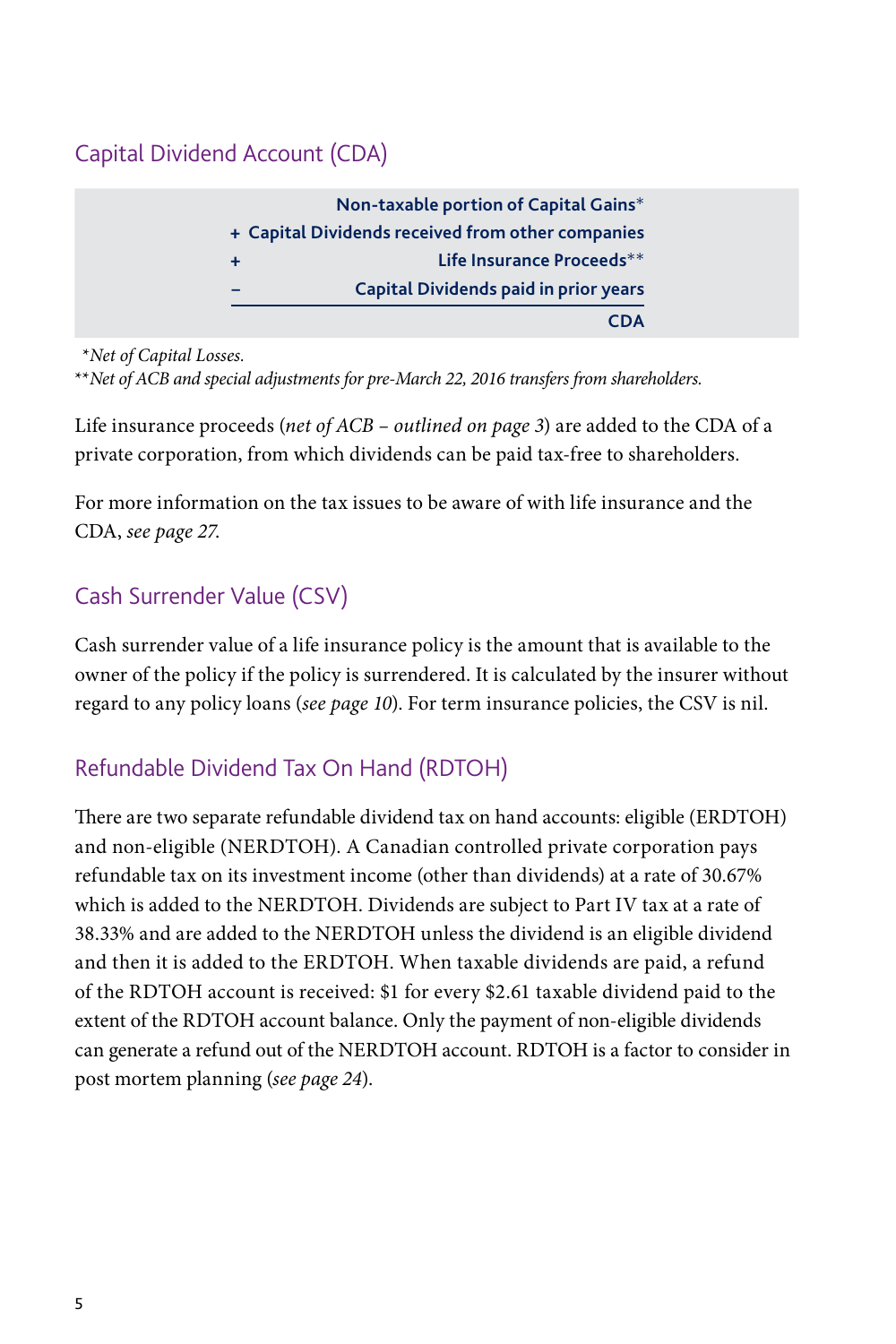### <span id="page-8-0"></span>Exempt Test

**Growth in policy accumulation fund is tax-free if amount < benchmark "Exemption Test Policy"**

These regulations, updated as of January 1, 2017, distinguish policies that are primarily insurance from those that are primarily investment-oriented. Insurance companies monitor policies to ensure that they maintain their exempt status. With respect to tax-deferred accumulation, new rules significantly affect Level Cost of Insurance (LCOI) Universal Life (UL) insurance policies by reducing the amount that can be deposited to the policy in excess of the insurance charges.

Grandfathered status for policies issued prior to 2017 can allow for significant extra accumulations, especially for LCOI policies (*see chart below*).

Grandfathering may be lost if:

- Term insurance issued prior to 2017 is converted to permanent life insurance after 2016
- Insurance that requires medical underwriting is added to the policy after 2016



#### **Maximum FV per \$1,000 of LCOI Face | Male 50 NS**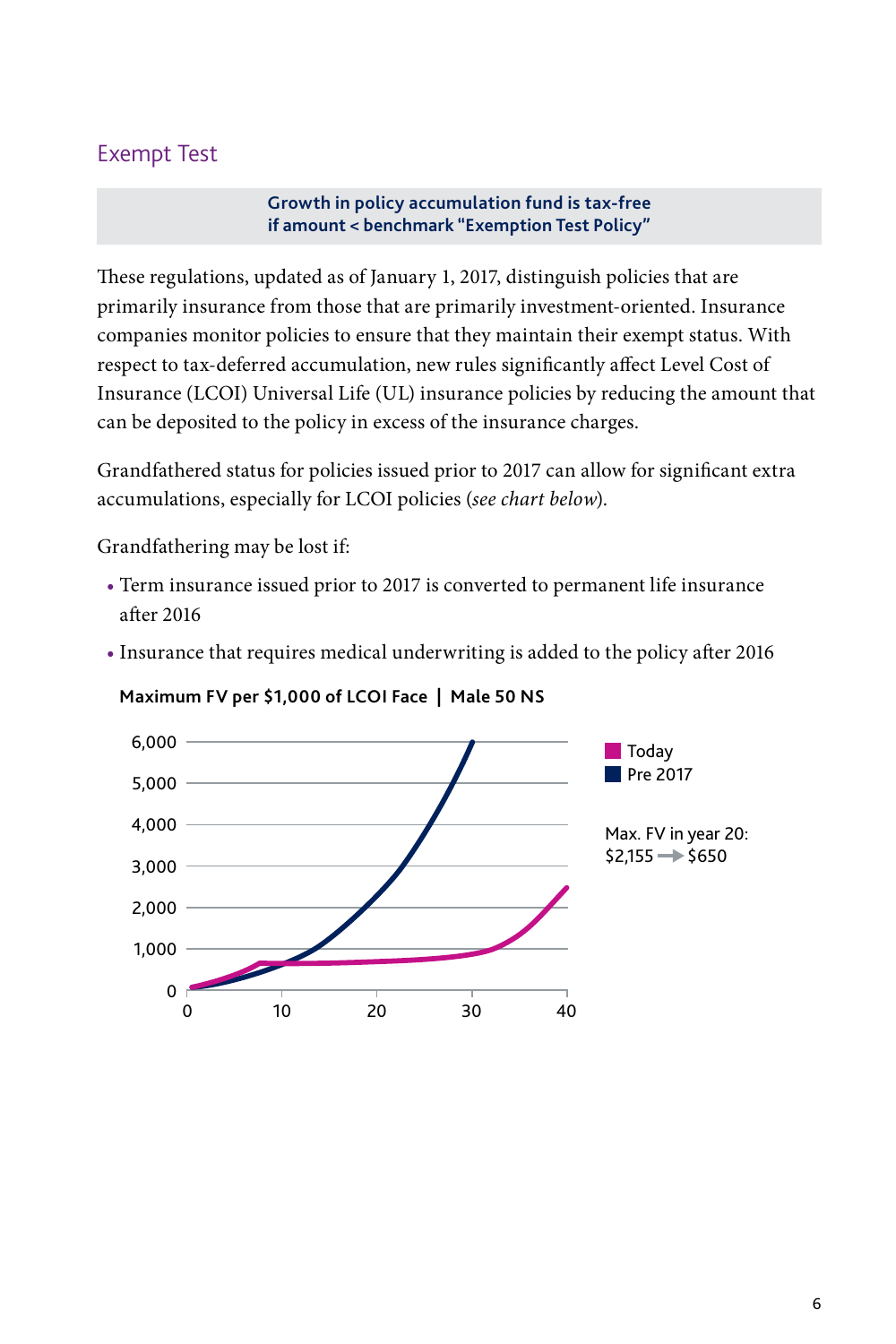## <span id="page-9-0"></span>Fair Market Value (FMV)

The determination of the FMV of an insurance policy requires actuarial input and review, and is based on a variety of qualitative and quantitative factors including:

- Policy face amount and cash value
- Replacement value of policy
- Health and life expectancy of insured
- Future premiums payable
- Type of policy Permanent or Term
- If Term, conversion features available

### Proceeds of Disposition

The disposition of an interest in a life insurance policy can arise in a number of circumstances (*[see page 9](#page-11-0)*). The proceeds (or deemed proceeds) of disposition are the amount that the transferor is considered to receive for tax purposes on a disposition.

> **Proceeds of Disposition for arm's length transactions = consideration received**

**Proceeds of Disposition for** *most* **non-arm's length transactions**\* **= greatest of FMV of consideration received, CSV and ACB**

There are exceptions where a policy is transferred to a spouse or child under certain circumstances (*[see page 10](#page-12-0)*).

*\*The rules that apply to determine the proceeds of disposition on non-arm's length transfers also apply where a policy is transferred:*

- *• as a gift or bequest,*
- *• as a distribution from a corporation to any person,*
- *• by operation of law to any person.*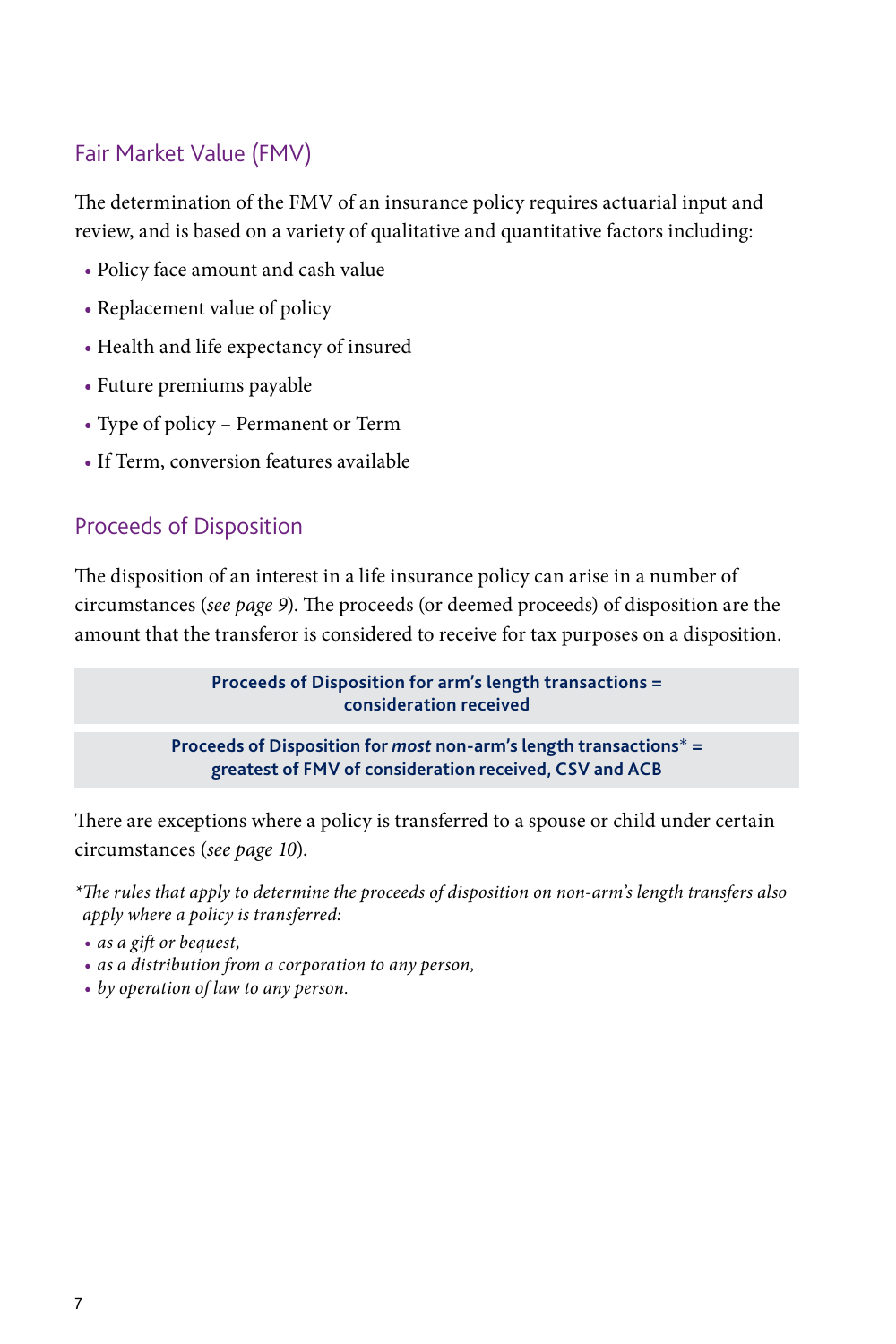### <span id="page-10-0"></span>Policy Gain

**If Proceeds of Disposition > Policy ACB**\***, the gain is fully taxable as an income gain,** *not* **a capital gain**

> **If Proceeds of Disposition < Policy ACB**\***, a loss** *cannot* **be claimed for tax purposes**

*\*In the case of a partial surrender, the ACB is prorated.*

#### Investment Income Tax (IIT)

The IIT is a 15% tax payable by insurance companies on their earnings from the investment of accumulation funds in exempt policies. It represents an indirect tax on the tax-deferred growth within an exempt policy. The new Exempt Test rules for policies issued after 2016 result in a higher IIT for certain types of policies, such as LCOI policies. Although IIT is usually passed on to policyholders through higher charges or lower investment returns, there are some policies that offer an IIT refund on the surrender of a policy.



**Estate Planning with** Life Insurance 7<sup>th</sup> Edition

Wolters Kluwer

Glenn Stephens, LLB., TEP, FEA

## ESTATE PLANNING WITH LIFE INSURANCE

**"Estate Planning with Life Insurance," by Glenn Stephens, Vice-President of Planning Services at PPI Advisory provides insight into the many roles life insurance plays in estate planning and demonstrates how it can assist your clients in securing lifetime financial success and a strong legacy.** 

**Order a copy today:**  https://**shop.wolterskluwer.ca**/en/ [estate-planning-with-life-insurance.html](https://shop.wolterskluwer.ca/en/estate-planning-with-life-insurance.html)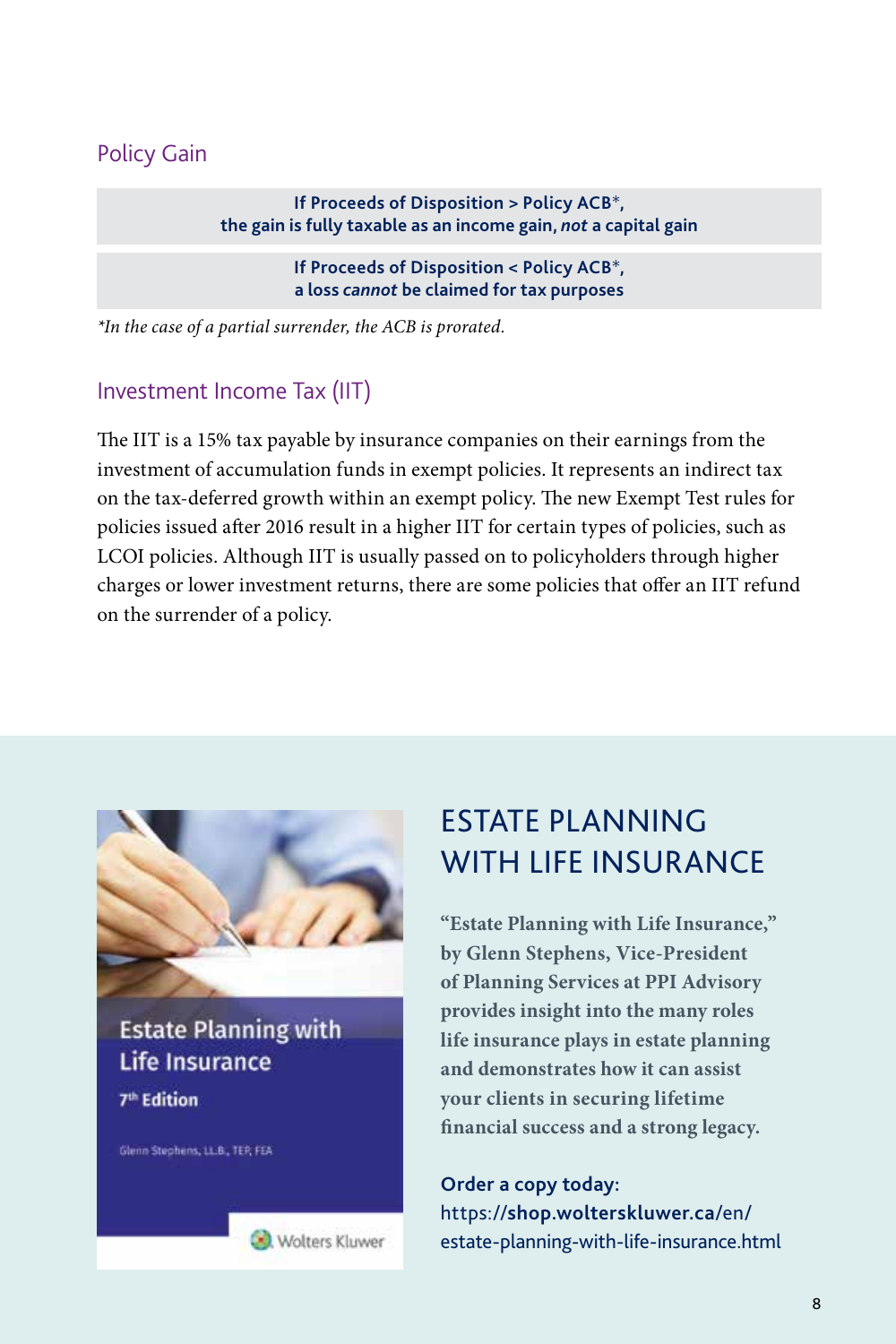## <span id="page-11-0"></span>THE QUESTIONS WE HEAR MOST OFTEN

### Are insurance premiums deductible?

Insurance premiums are generally not a deductible expense since they are capital in nature. However, in certain circumstances, a deduction for the lesser of the NCPI and premium is allowed. In order to qualify for the deduction, the owner of the policy and the borrower must be the same taxpayer and the following conditions must be met:

- The insurance policy is assigned to a restricted financial institution (which includes all the major banks and credit unions) in the course of borrowing from that institution;
- The interest on the loan must be deductible (*[see page 23 for when interest is](#page-25-0)  [deductible](#page-25-0)*); and
- The assignment of the life insurance policy is required as collateral for the borrowing.

When the amount of the insurance assigned as collateral for the borrowing exceeds the amount of the loan, the amount of the deduction must be prorated.

### When is there a disposition of a life insurance policy?

A disposition of a life insurance policy will result in an income gain for tax purposes if the proceeds of disposition exceed the policy's ACB. Any gain would be included in aggregate investment income for purposes of the passive investment income rules (*[see page 11](#page-13-0)*).

#### **INCLUDES**

The surrender of a policy, either full or partial

A policy loan made after March 31, 1978

Disposition by operation of law (such as a transfer to a trustee in bankruptcy)

A change of ownership of the policy

#### **EXCLUDES**

The death benefit paid under an exempt life insurance policy

Payment under a policy for a disability benefit

The collateral assignment of a policy as security for a loan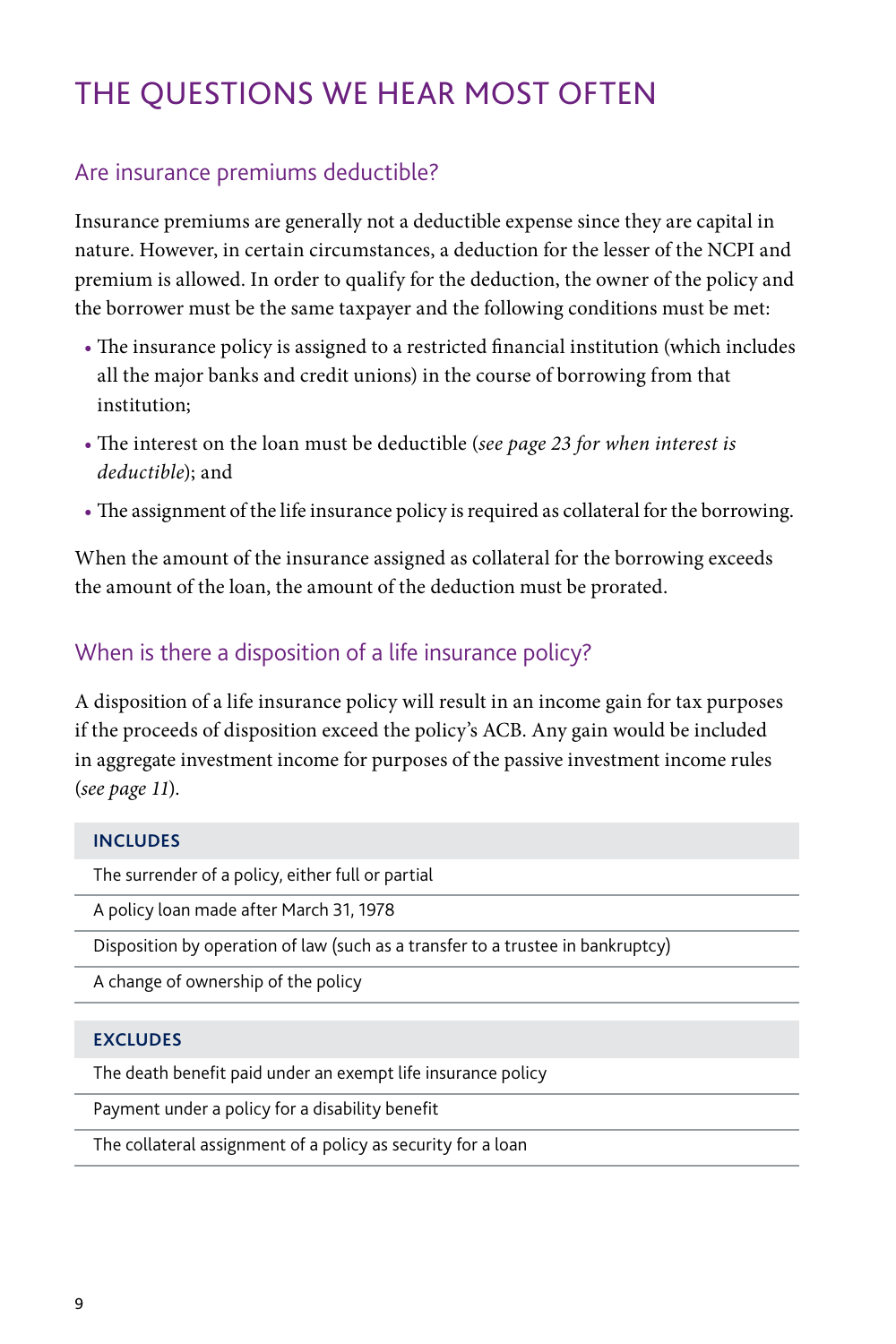### <span id="page-12-0"></span>What are the rollover rules for life insurance?

A tax-deferred policy rollover is permitted:

- If the transfer of the policy is to the policyholder's spouse or common law partner (no rollover is available on a transfer to a spousal or common law partner trust) or to former spouse as part of separation agreement
- If the policy is transferred to a child (including grandchildren and great grandchildren) for no consideration, where a child of the policyholder or a child of the transferee is the person whose life is insured under the policy (only one life can be insured under the policy)

A corporate rollover is not permitted:

• Unlike most kinds of other property, a life insurance policy cannot be transferred to a corporation on a tax-deferred basis

**For rollovers, the transferor is deemed to have disposed of the policy for an amount**  *equal* **to its ACB, and the transferee is deemed to acquire it for the** *same* **amount**

## What is a policy loan?

A policy loan is an amount advanced by an insurer to a policyholder in accordance with the terms and conditions of a life insurance policy. A policy loan results in a disposition.

**Policy Loan must be < CSV**

**If Policy Loan > ACB, then there is an income gain**

What are the tax consequences of transferring a corporate-owned policy to a shareholder or employee?

#### **Proceeds of Disposition = greatest of FMV of consideration received, CSV and ACB**

- Any gain is an income gain and treated like interest income to the corporation
- If shareholder or employee does not pay FMV for the policy, a taxable benefit can arise
- The shareholder benefit rules are punitive and result in double tax

For additional information on the tax consequences of transferring life insurance policies please *[see page 29](#page-31-0)*.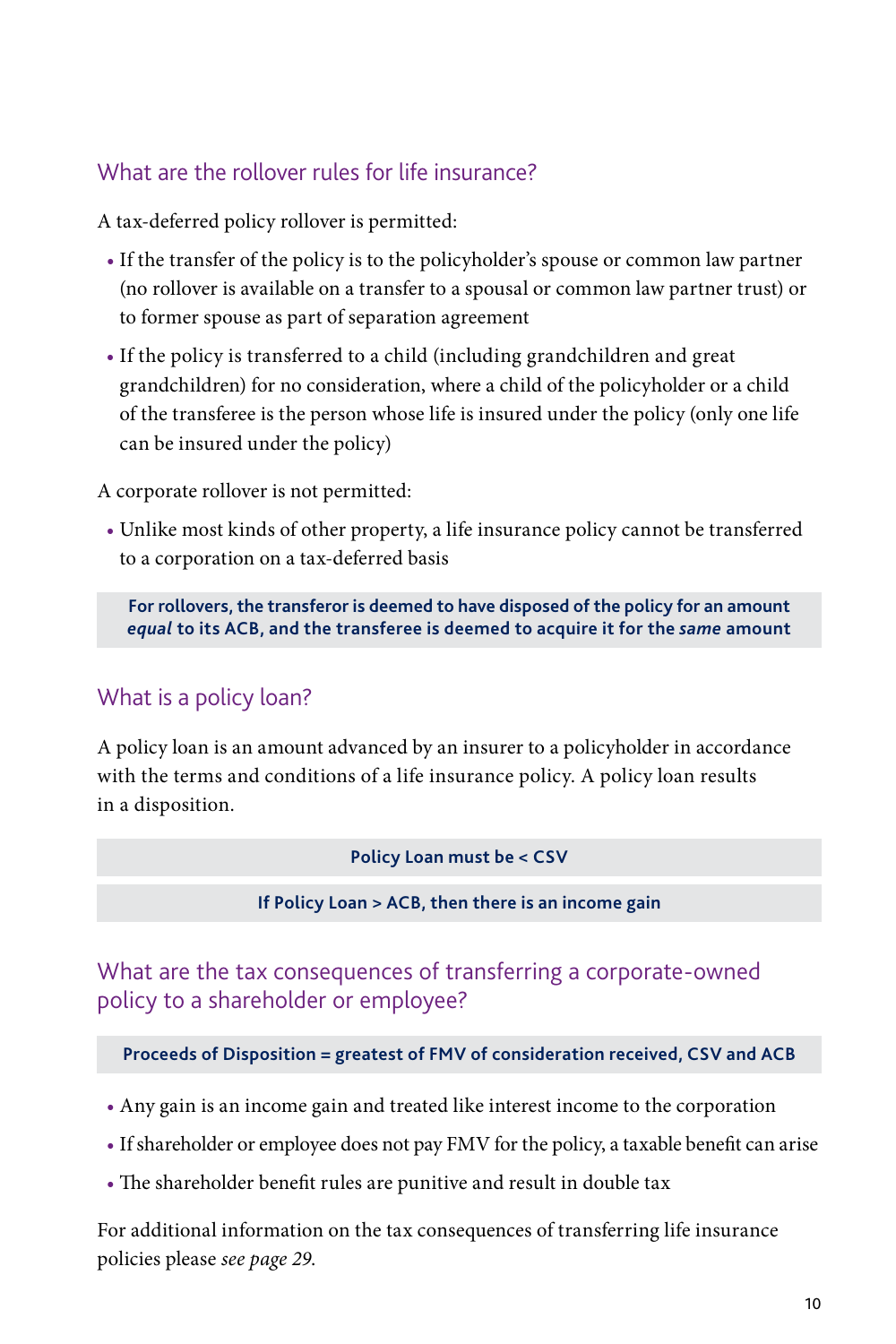## <span id="page-13-0"></span>Is the growth in an exempt life insurance policy subject to the passive investment income rules?

The passive investment income rules were introduced in the 2018 federal budget. The rules result in a reduction in the small business deduction (SBD) if the corporation (or associated corporations) has "adjusted aggregate investment income" (AAII) that is greater than \$50,000 in the previous year. AAII is basically passive investment income. The SBD is reduced \$5 for every \$1 of passive income over the \$50,000 threshold resulting in the elimination of the SBD at \$150,000 of passive income. The growth in an exempt life insurance policy is not included in AAII. However, any income gain arising from the disposition of a policy would be included in the AAII calculation. Ontario and New Brunswick decided not to follow the federal rules so there is no reduction to the SBD for provincial purposes for passive income in these provinces.

## Is life insurance planning affected by the Tax on Split Income (TOSI) rules?

The TOSI rules that were implemented in 2018 do not affect life insurance planning directly. The TOSI rules do not apply to capital dividends (only taxable dividends). In general terms, the TOSI rules expanded the "Kiddie Tax" rules to adult family members unless certain exclusions are met. There are special deeming rules for shares received on death and care must be taken when completing post mortem planning (*[see page 23 for a refresher on post mortem planning alternatives](#page-25-0)*) to ensure that the tax attributes are maintained.

## How are segregated funds taxed and what are the differences between a mutual fund and a segregated fund?

A segregated fund is a deferred annuity contract offered by a life insurance company that combines the growth potential of a mutual fund with the security of a life insurance policy. The segregated fund contract is a life insurance contract between the policyholder and the insurance company. The annuitant under the contract is the person upon whose life the contract is based. In most cases, upon death of the annuitant, the policy terminates and any death benefit guarantee becomes payable to the beneficiary designated for the contract. Segregated funds are a good option for those approaching or in retirement or business owners who like the security of guarantees and potential creditor protection.

**VISIT** [www.thelinkbetween.ca/passive-investment-income-calculator](http://www.thelinkbetween.ca/passive-investment-income-calculator/) to explore the potential impact the passive investment income rules have on your client's business.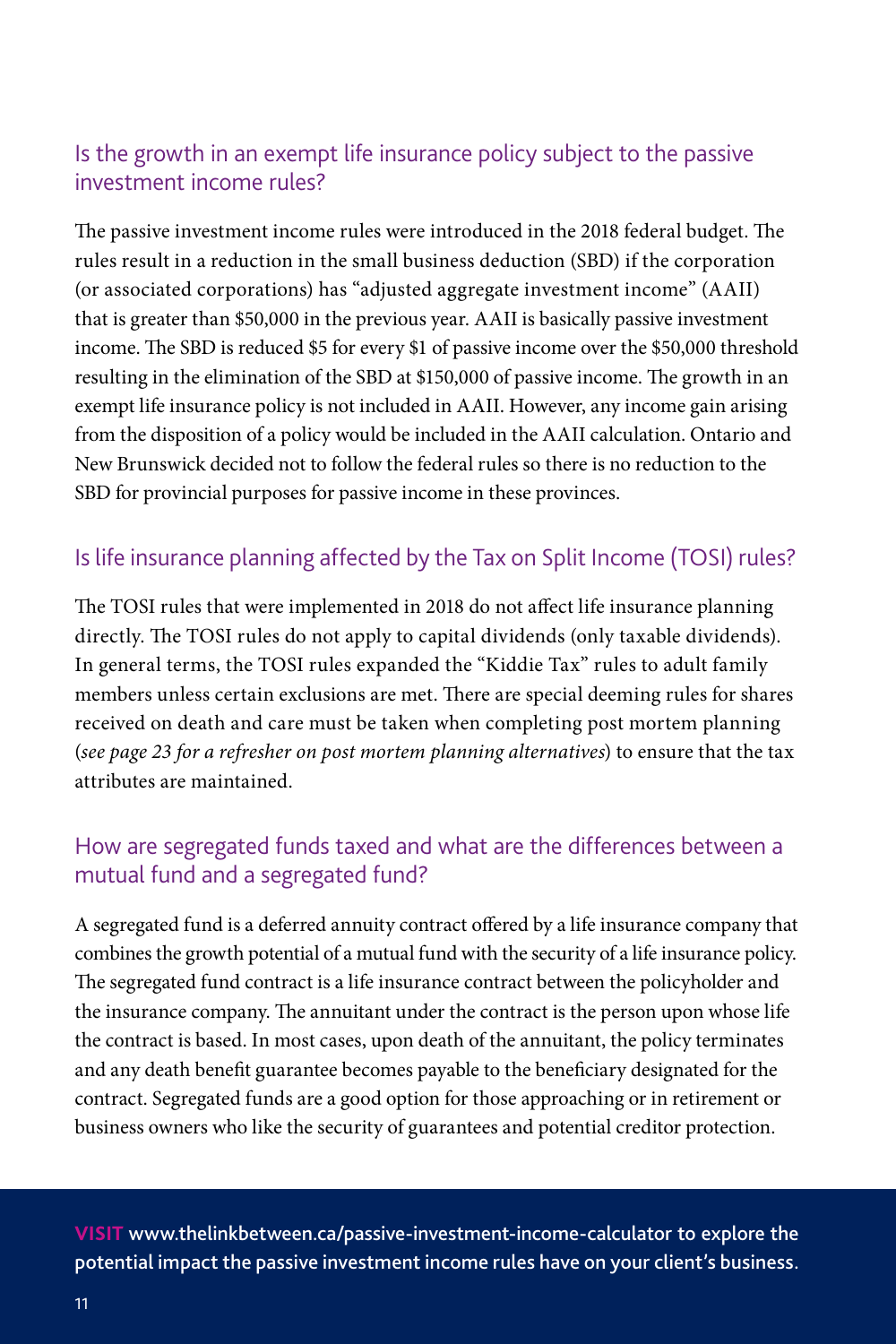The following is a comparison of segregated funds and mutual funds:

|                                                                                                                                        | <b>SEGREGATED FUND</b>                                   | <b>MUTUAL FUND</b>                                         |
|----------------------------------------------------------------------------------------------------------------------------------------|----------------------------------------------------------|------------------------------------------------------------|
| Diversified selection of investments                                                                                                   |                                                          |                                                            |
| <b>TFSA and RRSP/RRIF eligible</b>                                                                                                     |                                                          |                                                            |
| Potential for capital growth and<br>investment returns                                                                                 |                                                          |                                                            |
| Managed by professional portfolio<br>managers                                                                                          |                                                          |                                                            |
| <b>MERs</b>                                                                                                                            |                                                          |                                                            |
| <b>Guarantee fees</b>                                                                                                                  | $\frac{8}{5}$                                            |                                                            |
| Fund protected against insolvency<br>of the issuer                                                                                     |                                                          | N/A                                                        |
| Death benefit and maturity guarantees<br>of typically 75%-100% of initial<br>investment<br>• Possible market value guarantee<br>resets |                                                          |                                                            |
| Bypass probate if beneficiary is<br>designated (other than estate)                                                                     |                                                          |                                                            |
| Possible creditor protection                                                                                                           |                                                          |                                                            |
| Taxed as an inter-vivos trust                                                                                                          | Yes, but not an actual<br>trust                          |                                                            |
| Income allocated to unit holders<br>from the trust                                                                                     | Yes, amounts deemed<br>allocated, but not<br>distributed | Yes, amounts must be<br>distributed                        |
| Capital losses can be allocated to<br>investor from trust                                                                              |                                                          |                                                            |
| Capital gain or loss will result if the<br>owner sells/redeems                                                                         |                                                          |                                                            |
| Company tracks ACB of unit holder and<br>reports gain or loss from redemption of<br>units by holder on T3 slip                         |                                                          | Investors must track<br>and report capital<br>gains/losses |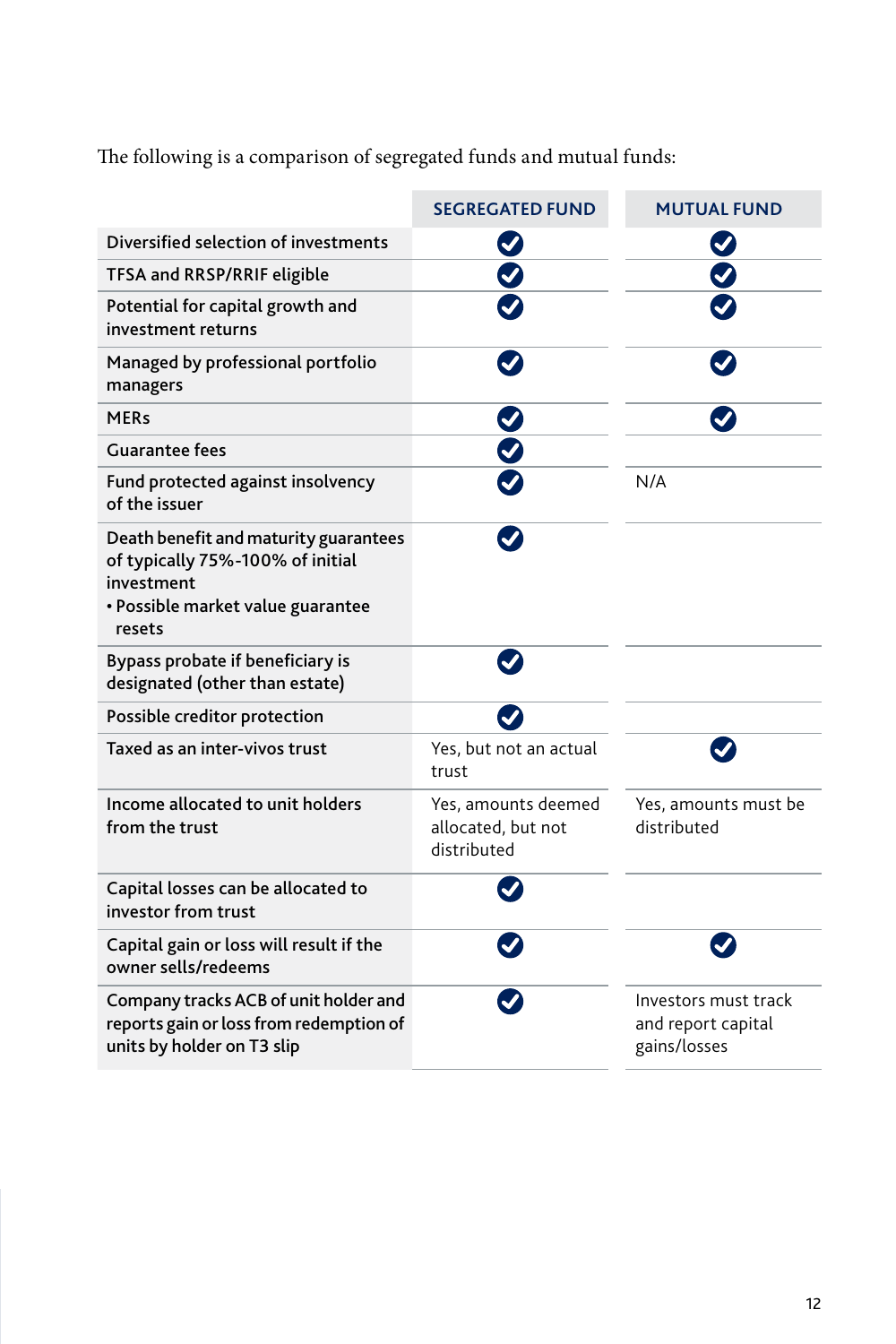## **THE LINK BETWEEN.**

**As an advisor affiliated with PPI you can share great engaging content with your clients to help them better understand their financial needs and make it easy for them to contact you directly.** 

With your own custom URL, a branded site with your logo, and your contact info on every page, turn The Link Between into your secret weapon for building your business.



Contact your local PPI office to find out how to get started with this powerful new tool in an era of virtual connections. [www.ppi.ca](https://www.ppi.ca/en/contact)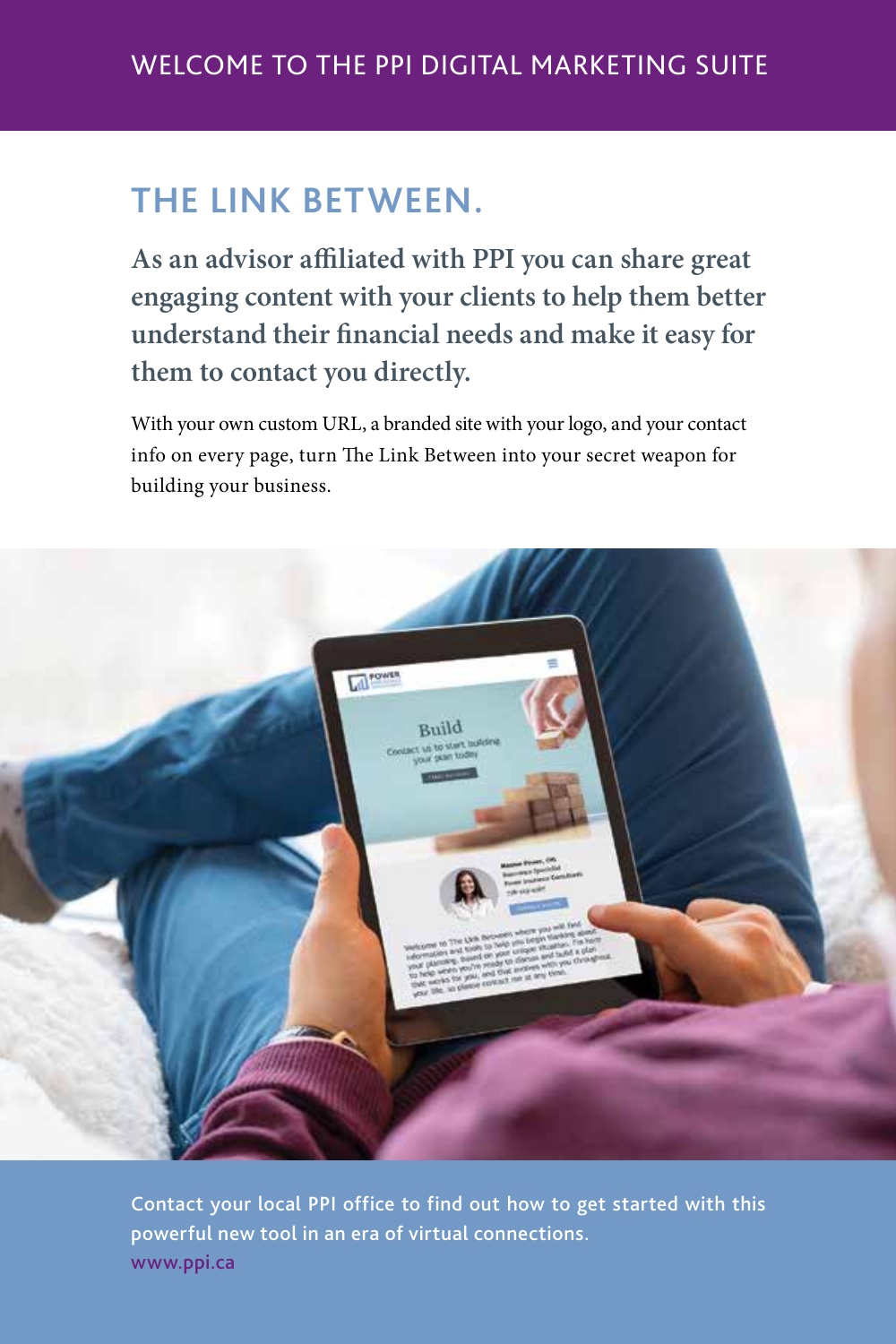

# PPI Toolkit Direct

## **New virtual clients require virtual tools.**

We've taken the Toolkit to the next level. This online version features needs analysis tools, a whole life applet, and practice assistant loaded with helpful compliance content. You can input information and generate presentations on the go. On any device, from anywhere.

**Learn more at [www.ppi.ca/en/toolkit-direct](https://www.ppi.ca/en/toolkit-direct)**

**Unparalleled Resources. At Your Command.** 



Vancouver Edmonton Toronto Brossard Burnaby Winnipeg Ottawa Québec City Surrey Kitchener Laval Halifax Calgary Mississauga Montréal St. John's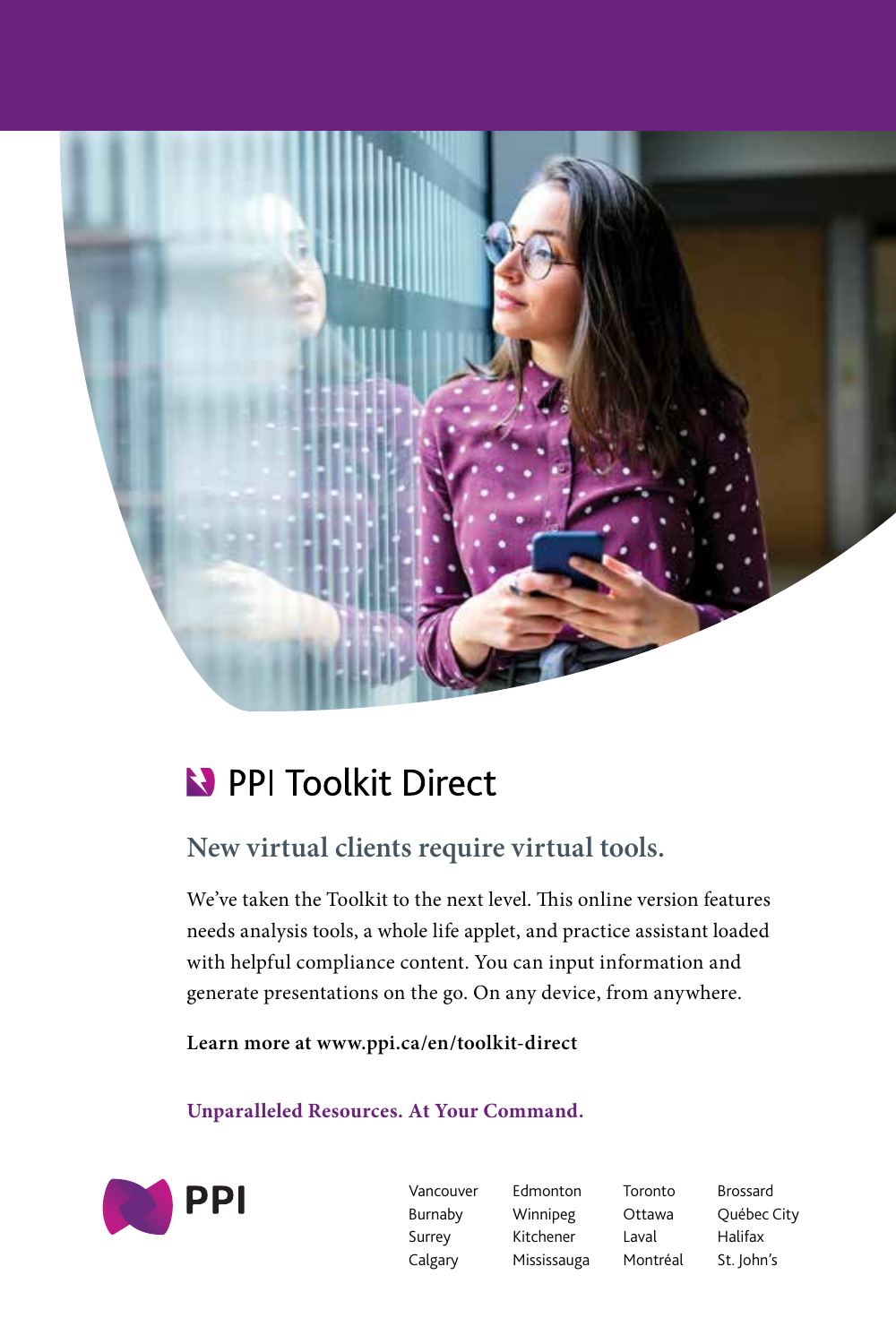## <span id="page-17-0"></span>Is insurance subject to U.S. Estate Tax?

Unlike in Canada where only the appreciation in the value of assets is taxed on death, the U.S. has an estate tax that is payable on the gross value of the deceased's estate. Life insurance proceeds are included in the gross value if the proceeds are payable to the estate or if the deceased had "incidents of ownership" in the policy. Estate tax applies to U.S. citizens and U.S. residents but can also apply to Canadian residents who are not U.S. citizens if they own U.S. situs property. The lifetime exclusion from estate tax for 2020 is US\$11,580,000 – therefore there is no estate tax if your estate does not exceed this amount. The exclusion is set to return to US\$5,000,000 after 2025.

For Canadian residents that are not U.S. citizens, if the value of your U.S. assets is less than US\$60,000, you are not subject to estate tax. If your U.S. assets exceed US\$60,000 and your worldwide estate exceeds US\$11,580,000 then you may be subject to estate tax. Canada's tax treaty with the U.S. allows a prorated amount of the unified credit up to \$4,574,100 for 2020 (U.S. estate tax on \$11,580,000 of assets) to be used to offset the estate tax liability. The deceased's estate is entitled to a credit of the greater of US\$13,000 and the amount determined by the formula:

> **US\$4,574,100 × deceased's gross estate situated in the U.S. ÷ value of the deceased's worldwide gross estate**

While life insurance is generally not a U.S. situs asset, the FMV of the policy will be included in the value of the deceased's worldwide estate for determining the proration of the unified credit.

It is important to review the terms of life insurance policies to determine if the deceased had incidents of ownership whether the deceased is a U.S. citizen or is a Canadian resident non-U.S. citizen that has U.S. situs assets.

**ALWAYS KEEP IN MIND** Clients should consult a U.S. tax expert before any planning is undertaken.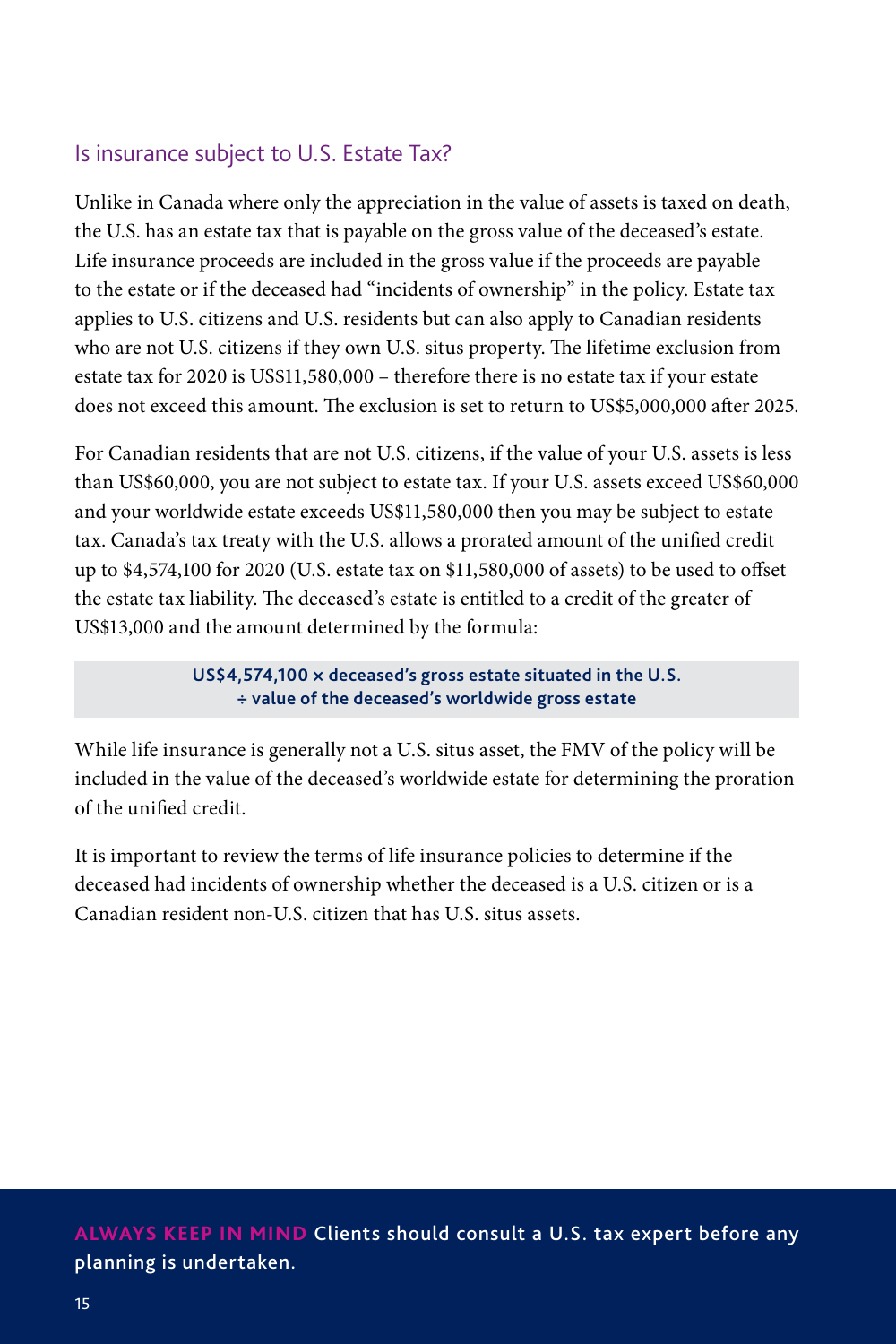<span id="page-18-0"></span>Incidents of ownership can include:

- any legal ownership interest in the policy
- being a beneficiary of the policy
- having the right to surrender or cancel the policy
- having the right to borrow against the policy
- making a determination with respect to the policy including whether or not to pay premiums and whether or not to increase coverage
- the right to change beneficiaries
- an option to acquire the policy

There is a three-year look back rule that will include life insurance in the deceased's estate if the individual dies within three years of severing all incidents of ownership. Life insurance payable to a corporation will increase the value of the corporation for purposes of U.S. estate tax. Unlike in Canada, capital dividends are taxable in the U.S. when paid to U.S. residents and U.S. citizens.

An Irrevocable Life Insurance Trust (ILIT) is often used to remove "incidents of ownership" so the life insurance proceeds are not subject to U.S. estate tax. The ILIT would own the policy and be the beneficiary. The settlor can fund the premiums and if the settlor is a U.S. citizen, certain gift tax exclusion amounts can apply.

## What is a Graduated Rate Estate (GRE) and why is it important?

A GRE is an estate that is eligible for certain income tax advantages that are unavailable to other testamentary trusts. There can only be one GRE per deceased individual and the designation must be made in the trust's first tax return after death. A GRE can last for a maximum of 36 months, during which time it is eligible for the graduated tax rates that are available to individual taxpayers. Unlike other estates, a GRE is also eligible for a number of post mortem tax planning strategies, including the carry back of capital losses and the use of insurance proceeds to redeem shares under a tax savings strategy often called the "50% solution" (*[see page 25](#page-27-0)*). In addition, a GRE allows the executor more flexibility in claiming donations upon death: the donations can be claimed by the estate or by the deceased. In order for an estate to qualify for the nil capital gains inclusion rate for donations of publicly listed securities, ecological and cultural property the estate must be a GRE.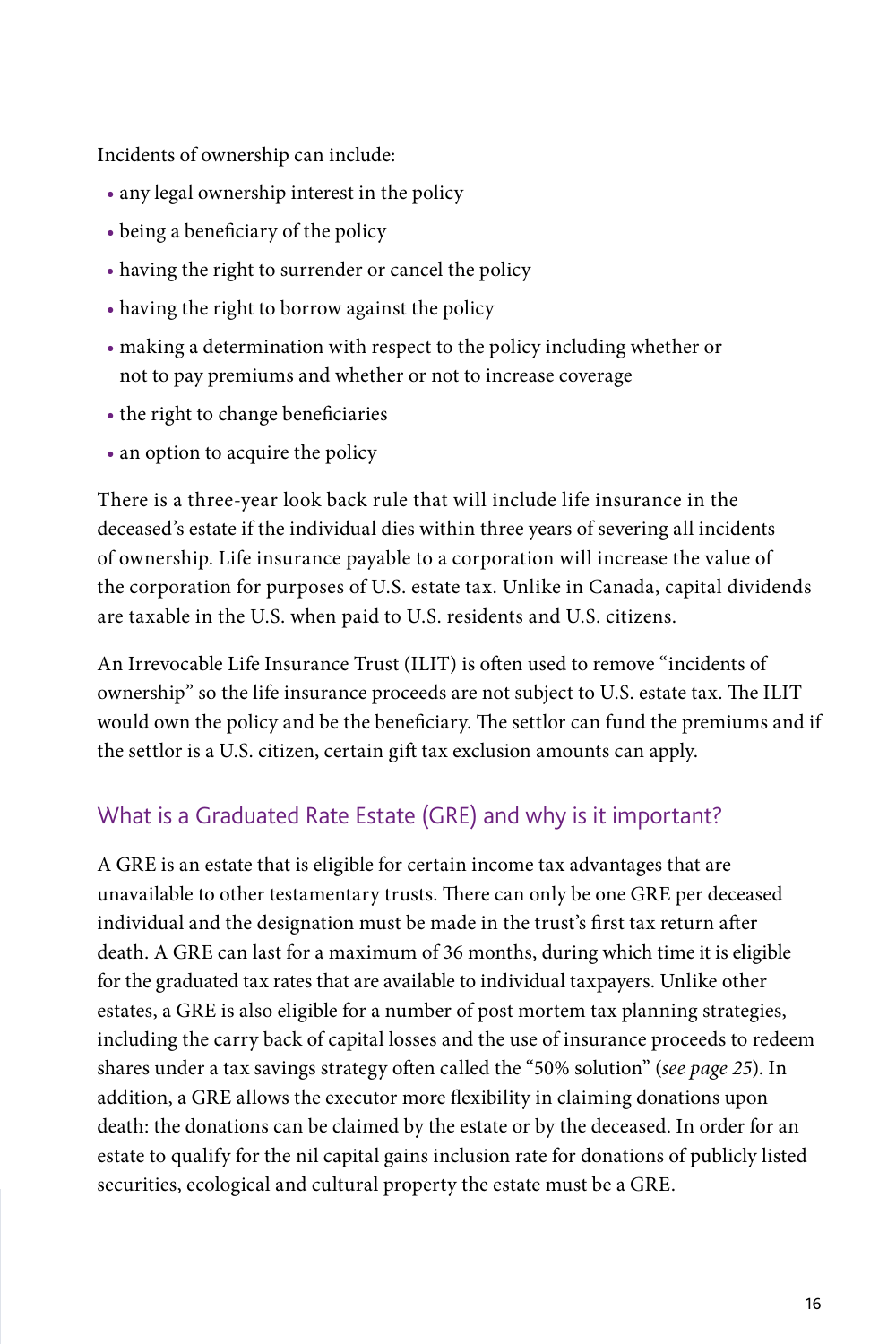## <span id="page-19-0"></span>How does corporate-owned insurance affect share valuation?

This answer depends on the circumstances. Here are two common examples:

|                                                                       | <b>CAPITAL GAINS EXEMPTION</b>                                                                                                                                                                                                                                                                                                                                                                                                                   | <b>VALUE ON DEATH</b>                                                                                                                                                                                                                                                                           |
|-----------------------------------------------------------------------|--------------------------------------------------------------------------------------------------------------------------------------------------------------------------------------------------------------------------------------------------------------------------------------------------------------------------------------------------------------------------------------------------------------------------------------------------|-------------------------------------------------------------------------------------------------------------------------------------------------------------------------------------------------------------------------------------------------------------------------------------------------|
| What is<br>the issue?                                                 | There is a capital gains exemption<br>available on the disposition of<br>qualifying small business corporation<br>(QSBC) shares. The exemption was<br>\$800,000 in 2014 and has been<br>indexed annually since that time<br>(2020 exemption is \$883,384).*<br>One required test is that 90% of the<br>FMV of the assets of the corporation<br>must be used in active business.<br>Generally, life insurance is not an<br>active business asset. | An individual is deemed to<br>dispose of capital property for<br>proceeds equal to FMV, and<br>where the individual owns<br>shares in a corporation, the<br>shares must be valued.                                                                                                              |
| How is life<br>insurance<br>valued for<br>determining<br>share value? | CSV of the life insurance is included.<br>This applies to all insurance owned<br>by the corporation on the<br>shareholders, not just the insurance<br>on the shareholder using the capital<br>gains exemption. Life insurance<br>that the corporation owns on a<br>non-shareholder employee must be<br>valued at FMV.                                                                                                                            | Valued at CSV if owned by the<br>corporation on the life of the<br>deceased shareholder or any<br>individuals not dealing at<br>arm's length with the deceased<br>shareholder. However, life<br>insurance the corporation owns on<br>any other shareholders/employees<br>must be valued at FMV. |

*\*There is also an exemption for farming and fishing properties, and life insurance may affect the amount available. In addition, the tax on split income rules will apply to capital gains unless the shares qualify for either the QSBC or farming and fishing exemption.*

## How are disability and critical illness insurance taxed?

The taxation of disability and critical illness insurance depends on who is paying the premiums:

|                                                                 | <b>DISABILITY</b>   | <b>CRITICAL ILLNESS*</b>                                                                        |
|-----------------------------------------------------------------|---------------------|-------------------------------------------------------------------------------------------------|
| Premiums paid personally                                        | Benefit not taxable | Benefit not taxable                                                                             |
| Premiums paid by employer<br>and employee is the<br>beneficiary | Benefit taxable     | Benefit not taxable but<br>amount of premium paid<br>by employer is a taxable<br><b>benefit</b> |

*\*Some critical illness policies are sold with return of premium riders. The taxation of the rider is case dependent. Please contact your local PPI office to discuss.*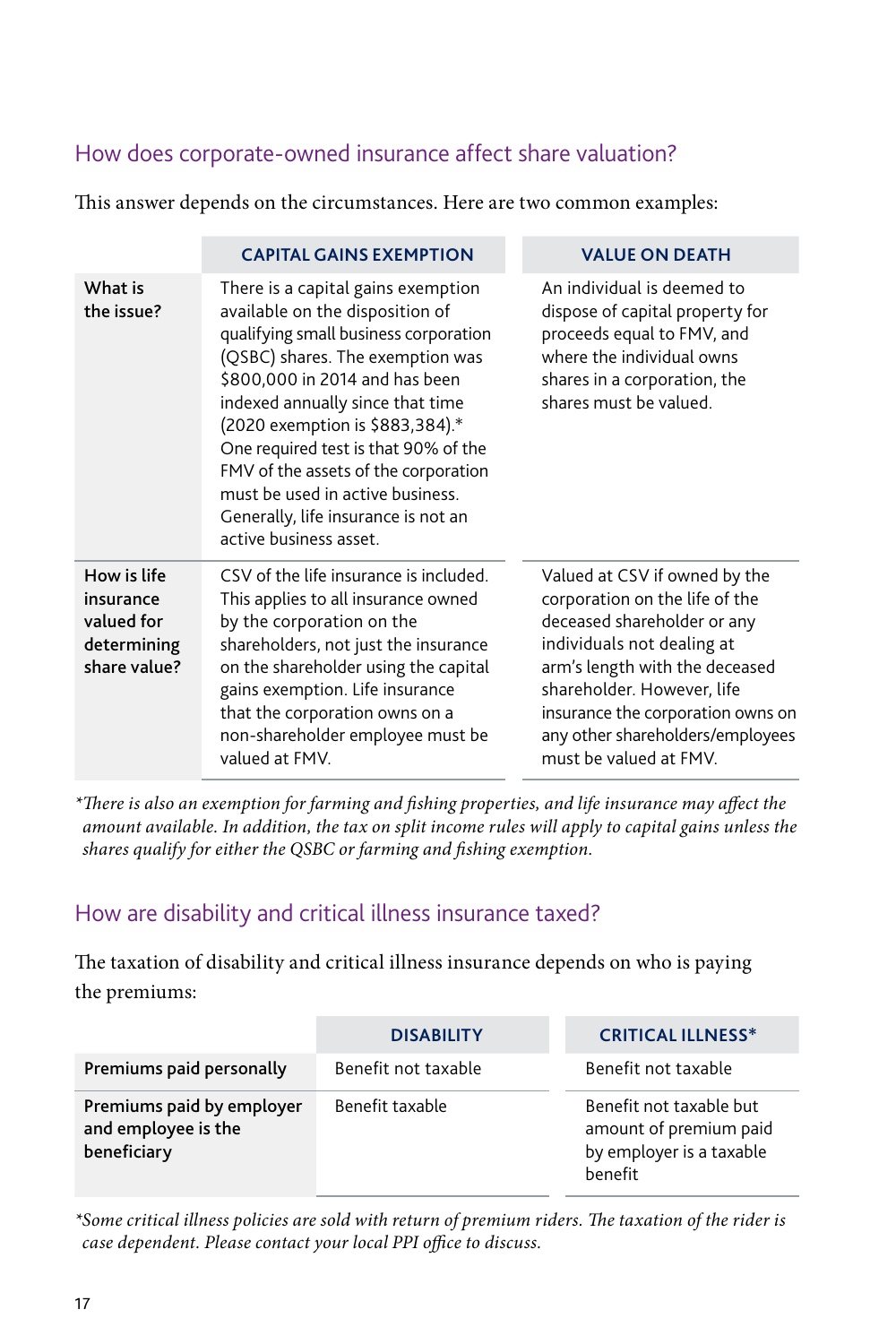## <span id="page-20-0"></span>What are the ways to donate life insurance to a charity?

A policy can be donated directly to a charity, or the charity can be named as the beneficiary of a life insurance policy.

|                                   | <b>POLICY DONATED</b><br><b>TO CHARITY</b>                                                                                                                                                                            | <b>CHARITY NAMED</b><br><b>AS BENEFICIARY</b>                                                                                                                                                                                                                                                                                                                                       |
|-----------------------------------|-----------------------------------------------------------------------------------------------------------------------------------------------------------------------------------------------------------------------|-------------------------------------------------------------------------------------------------------------------------------------------------------------------------------------------------------------------------------------------------------------------------------------------------------------------------------------------------------------------------------------|
| Disposition for tax<br>purposes?  | Yes. Proceeds for tax purposes<br>equal the greatest of: FMV of<br>consideration given, CSV and<br>ACB. There is no consideration<br>on a gift so there will only be<br>an income gain if CSV is greater<br>than ACB. | No disposition where a charity<br>is named beneficiary of an<br>existing policy.                                                                                                                                                                                                                                                                                                    |
| Control                           | Control lost as policy must<br>be absolutely assigned to<br>the charity.                                                                                                                                              | No loss of control as<br>beneficiary can be changed<br>at any time.                                                                                                                                                                                                                                                                                                                 |
| Amount of the<br>donation receipt | FMV* of the policy on the date<br>of gift plus additional receipts<br>if premiums paid by the donor<br>in future.                                                                                                     | Donation receipt for the<br>amount of the insurance paid<br>at the time of death.                                                                                                                                                                                                                                                                                                   |
| Anti-avoidance<br>rule            | Special rules that treat the value<br>of the gift as lesser of policy's<br>FMV and ACB if insurance owned<br>(i) less than 3 years or (ii) less<br>than 10 years if acquired with<br>intent to donate.                | N/A                                                                                                                                                                                                                                                                                                                                                                                 |
| Who receives<br>donation receipt? | Used by taxpayer in year of<br>donation or can be carried<br>forward for 5 years. Net income<br>limit is 75%.                                                                                                         | Received by the estate but can<br>be claimed in estate, carried<br>forward 5 years or claimed in<br>date of death return of deceased<br>or return immediately preceding<br>death if estate is a GRE<br>(see page 16). If not GRE then<br>claimed in estate. Net income<br>limit is 100% for date of<br>death and preceding year of<br>death but 75% for estate or<br>carry forward. |

*\*There is a planning opportunity for donating life insurance policies that are no longer needed as the FMV of the policy can be greater than its CSV. The donation receipt would be equal to the FMV but proceeds of disposition is the CSV.*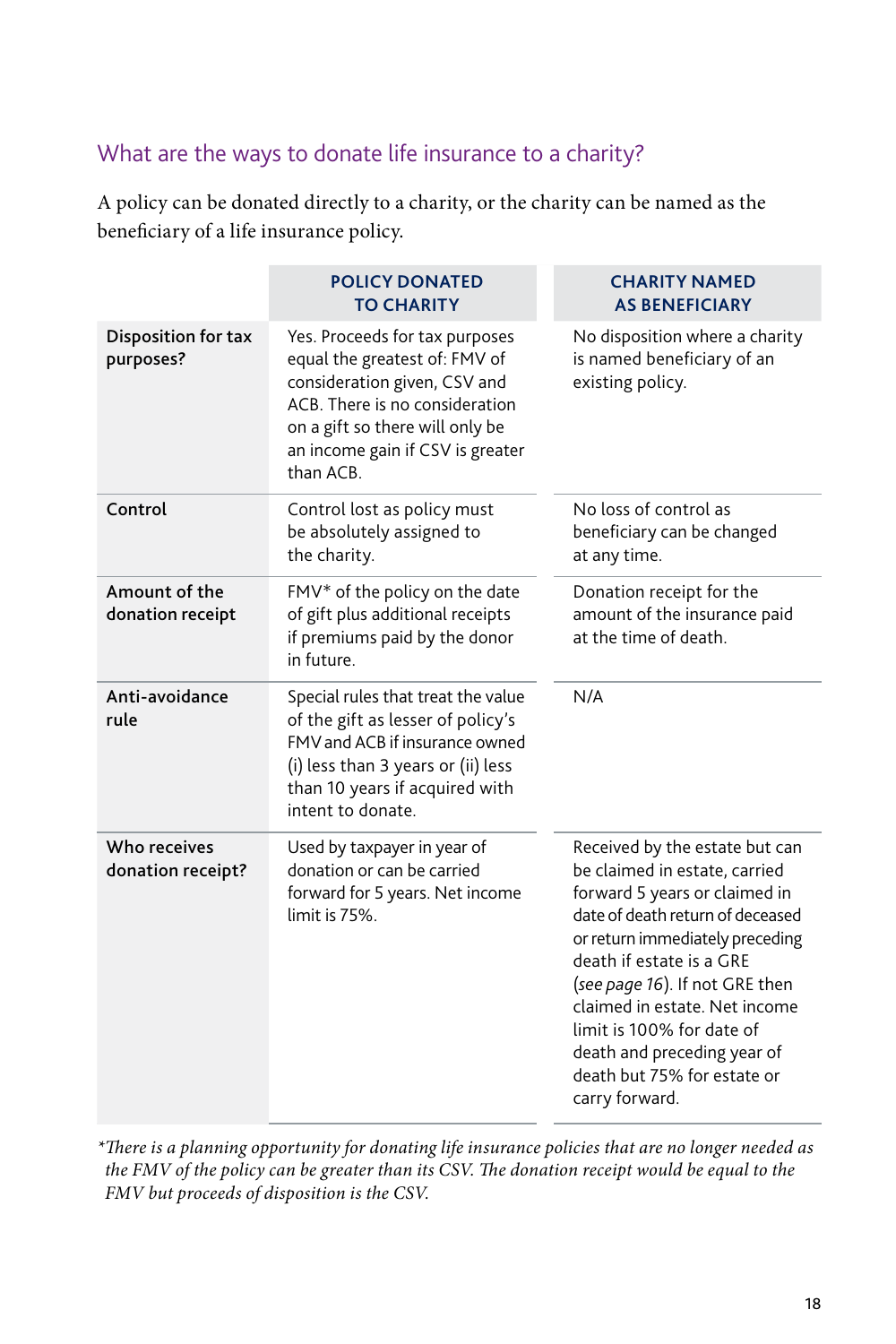### <span id="page-21-0"></span>How can insurance be used to enhance donations?

As discussed on the previous page, if the charity is designated as a beneficiary then the estate will receive a donation receipt for the proceeds received which can be used to offset the taxes arising on the date of death return (if the executor chooses to and the estate is a GRE – *[see page 16](#page-18-0)*). Instead of designating the charity as a beneficiary, the taxpayer could donate publicly listed securities while they are alive and use the insurance to replace the capital to the estate. The amount of the taxable capital gain is nil but the donation receipt is equal to the FMV of the securities on the day the securities are transferred to the charity and can be used to offset other taxable income of the taxpayer (subject to the 75% limit) or carried forward for 5 years. This strategy can also be used on death if the estate is a GRE.

A similar strategy can be used by corporations with the added benefit that the full amount of the capital gain (that would otherwise have been recognized) is added to the corporation's capital dividend account that can be paid out to the shareholders on a tax-free basis.

In addition, preferred shares of private corporations can also be donated to charities and the life insurance used to fund the redemption of the shares held by the charity.

## What is an Insurance Trust?

An insurance trust is typically created through a beneficiary designation on an insurance company form, in a will or in a separate document. Before the introduction of the GRE rules in 2016, insurance trusts were taxed at graduated income tax rates. They are now taxed at the highest marginal rate (like inter-vivos trusts) since they are not GREs, and there is no grandfathering available. However, an insurance trust can qualify as a qualified disability trust (QDT) which is taxed at graduated tax rates.

Despite the loss of the tax savings, insurance trusts are still beneficial for the following reasons:

- Protection for minor/spendthrift beneficiary
- Protection from family law and dependants' relief claims
- Control of funds (e.g. for education)
- Sprinkling of income and capital amongst beneficiaries
- Secure inheritance for children of first marriage where significant portion of estate passes to second spouse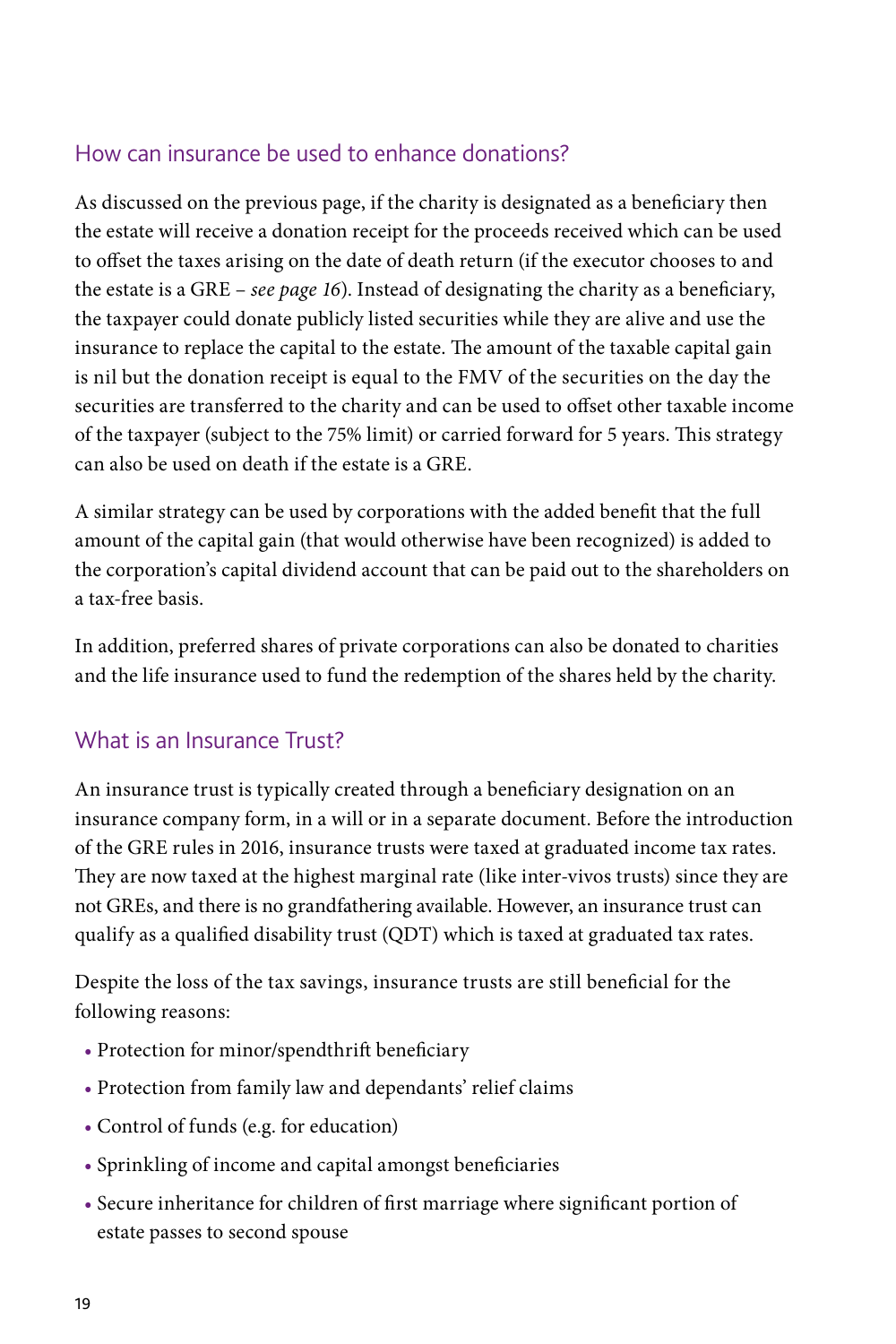- <span id="page-22-0"></span>• Avoiding probate fees/estate administration tax
- Potential protection from creditors
- Privacy (if designation not in probated will)
- Not subject to will challenges/variations

### Why separate ownership of the insurance from the beneficiary?

Despite the change to the CDA calculation referred to on [page 5,](#page-7-0) there are still important reasons to have one corporation, such as a holding company (Holdco), as the owner, and another corporation (Opco) as the beneficiary of a life insurance policy:

- The policy value may be protected from the creditors of Opco
- If the shares of Opco are sold to a third party, the insurance policy can remain in Holdco, thus avoiding the tax consequences of a policy transfer. The beneficiary designation would need to be changed, but this is not a taxable event. (*The tax consequences to transferring a policy out of a corporation are discussed on [page 29.](#page-31-0)*)

### What are probate fees and are insurance proceeds included?

All the provinces have some form of probate fees. Probate fees are fees paid to the court to prove the validity of the will and are generally calculated based on the fair market value of the assets held in the estate. Receiving the grant of probate informs others that the executor has the authority to deal with the assets in the estate. If someone dies intestate (without a will) the court will grant similar authority to the appointed administrator. Not all assets are subject to probate. If a beneficiary, other than the estate, is designated under a life insurance policy, the proceeds are not subject to probate. The same applies to designations for RRSP/RRIFs. In addition, assets that transfer by right of survivorship to a joint tenant are not subject to probate. The use of multiple wills is also another method to remove certain assets from probate. Before any probate fee planning is completed, professional advisors should be consulted.

Quebec does not charge probate fees. However, wills other than notarial wills must be probated before the Superior Court of Quebec, which involves a minimum fee.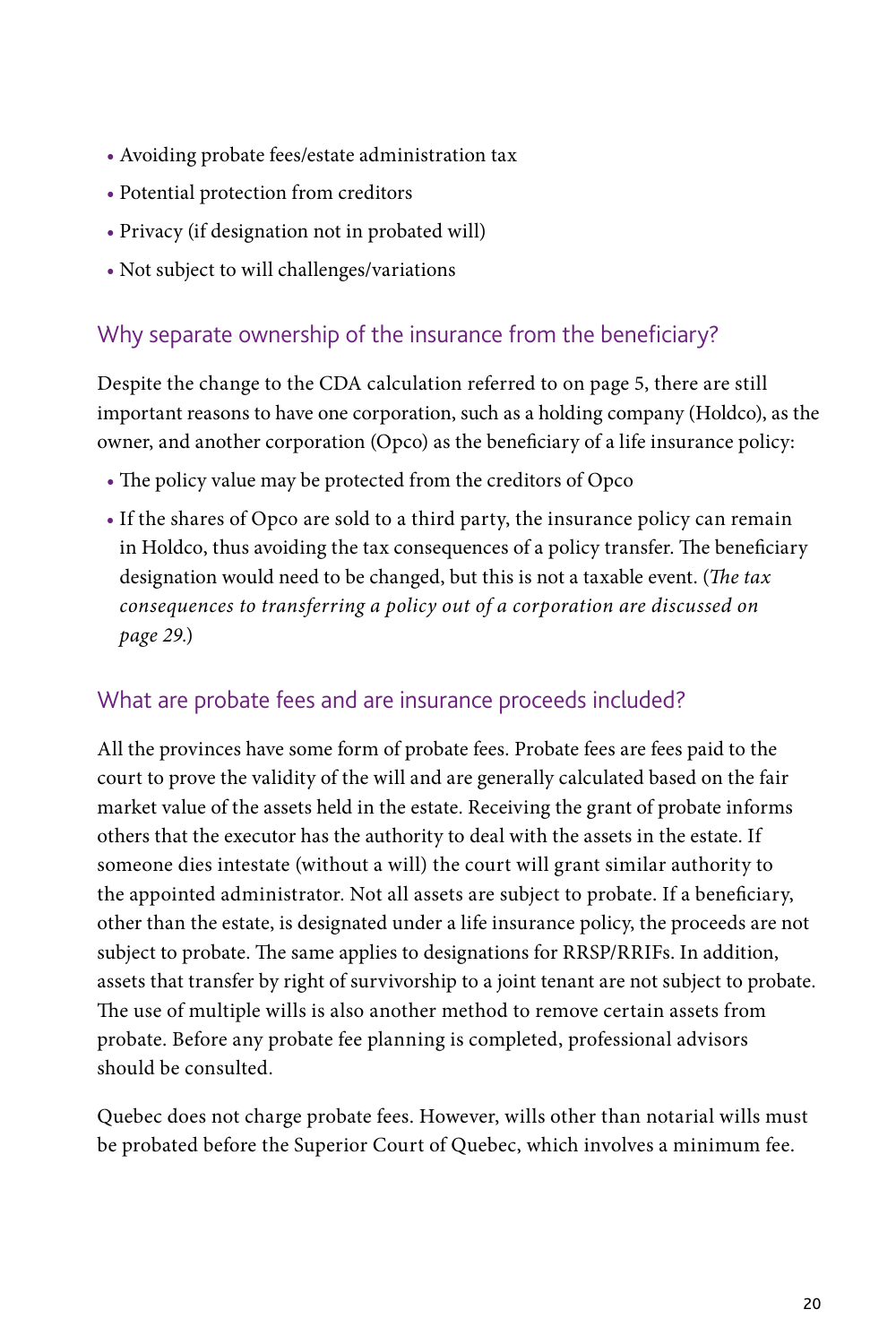| <b>Benefits of designating</b><br>a beneficiary                                                 | • Avoid probate fees (see page 20 for information on probate fees)<br>• Not part of public record<br>• Potential creditor protection<br>· Immediate payment of funds with fewer concerns about<br>estate litigation or other delays in estate administration                                                                                                                                    |
|-------------------------------------------------------------------------------------------------|-------------------------------------------------------------------------------------------------------------------------------------------------------------------------------------------------------------------------------------------------------------------------------------------------------------------------------------------------------------------------------------------------|
| What is the difference<br>between revocable and<br>irrevocable beneficiary?                     | If irrevocable, the policy owner needs consent of the beneficiary<br>before certain changes are made to the policy                                                                                                                                                                                                                                                                              |
| Why use irrevocable<br>designation?                                                             | Examples include creditor protection, family support orders and<br>certain shareholder agreements                                                                                                                                                                                                                                                                                               |
| Concerns with irrevocable<br>designation                                                        | · If beneficiary is a minor, can't make changes until age of majority<br>· If beneficiary becomes incapacitated, consent can be difficult                                                                                                                                                                                                                                                       |
| Is there another way to<br>get creditor protection<br>other than an irrevocable<br>designation? | Yes, if beneficiaries are from a "protected class":<br>· Spouse, child, grandchild or parent of the life insured<br>(not necessarily the policy owner)<br>• In Quebec, where the designate beneficiary of the insurance<br>is the married or civil union spouse, descendant or ascendant<br>of the policyholder or of the participant, the rights under the<br>contract are exempt from seizure |
| Is creditor protection<br>absolute?                                                             | No, fraudulent conveyance legislation and dependants' relief<br>claims may override                                                                                                                                                                                                                                                                                                             |
| Why have a contingent<br>beneficiary?                                                           | In case primary beneficiary predeceases the life insured -<br>otherwise proceeds go to policy owner's estate                                                                                                                                                                                                                                                                                    |
| If multiple beneficiaries<br>designated, what does<br>policy owner need to be<br>aware of?      | • If no stated allocation - default is to share equally<br>· If no contingent beneficiary designated, proceeds go to<br>surviving beneficiaries<br>• If no surviving beneficiary, proceeds go to estate                                                                                                                                                                                         |
| When should policy owner<br>update designation?                                                 | • Divorce or other change in personal circumstances<br>• Death of the beneficiary<br>• If future event revokes will and designation is in the will                                                                                                                                                                                                                                              |
| Do both owners need to<br>sign a beneficiary change<br>form if policy is joint<br>ownership?    | Yes                                                                                                                                                                                                                                                                                                                                                                                             |
| Can a person acting under<br>a power of attorney<br>change a beneficiary<br>designation?        | No                                                                                                                                                                                                                                                                                                                                                                                              |
| If there is a designation in<br>the will and on the insurance<br>policy, which is used?         | The latest made valid designation                                                                                                                                                                                                                                                                                                                                                               |

## <span id="page-23-0"></span>What are the key aspects of beneficiary designations?\*

\**Comments are general in nature and there are differences in provincial legislation.*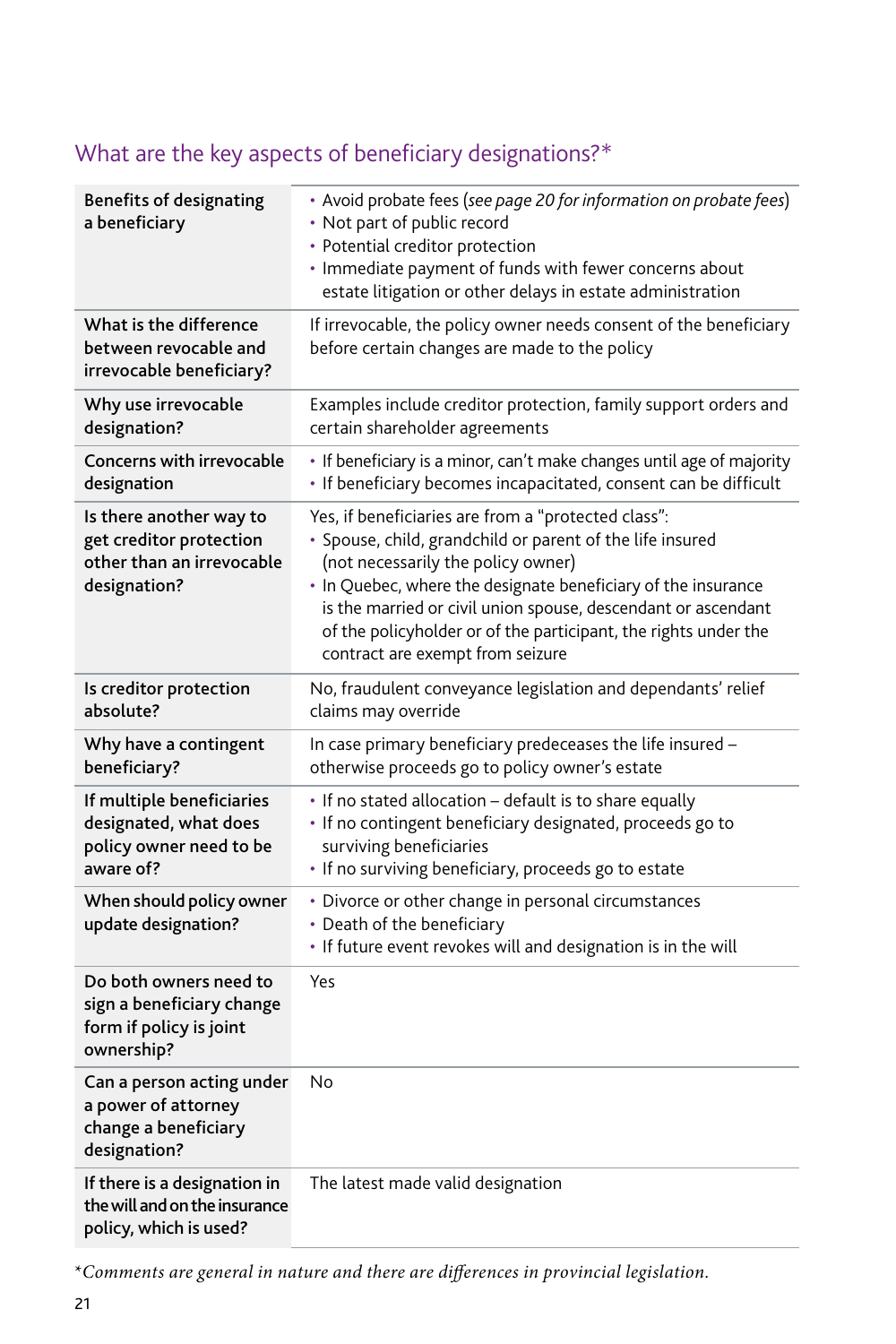# <span id="page-24-0"></span>ACCESSING CASH VALUE FOR INVESTMENTS OR OTHER PURPOSES

#### **A life insurance policy owner can access a policy's CSV in one of three ways:**

- **1.** Withdrawing the CSV of the policy by either a partial or full surrender of the policy;
- **2.** Obtaining a policy loan; or
- **3.** Assigning the CSV as collateral for a loan

The first two options result in a disposition and an income gain may result if the proceeds of disposition are in excess of the policy's ACB (in the case of a partial surrender, the ACB is prorated).

The collateral assignment of a life insurance policy does not result in a disposition.

#### **The general structure of such a leveraging arrangement is:**

- **1.** Determine that life insurance is required to meet individual's estate, succession or business planning objectives
- **2.** Deposits made into permanent life insurance policy to cover required mortality premiums, plus additional deposits invested in accumulation fund subject to exempt test limits
- **3.** Life insurance policy is used by borrower to secure collateral loan
- **4.** If certain requirements are met, interest expense should be deductible for income tax purposes (*[see page 23](#page-25-0)*)
- **5.** In cases where owner of life insurance and borrower are the same, a deduction

may be allowed for the lesser of the premium and the NCPI (*[see page 9 for](#page-11-0)  [conditions of when insurance premiums](#page-11-0)  [are deductible](#page-11-0)*)

- **6.** Where borrower is shareholder or employee and life insurance policy is owned by corporation, shareholder or employee benefit may result unless guarantee fee is paid
- **7.** On death of insured, loan must be repaid; in most circumstances, portion of death benefit payable under the policy must be used to first repay loan, and shareholder or employee benefit may arise unless additional agreements in place

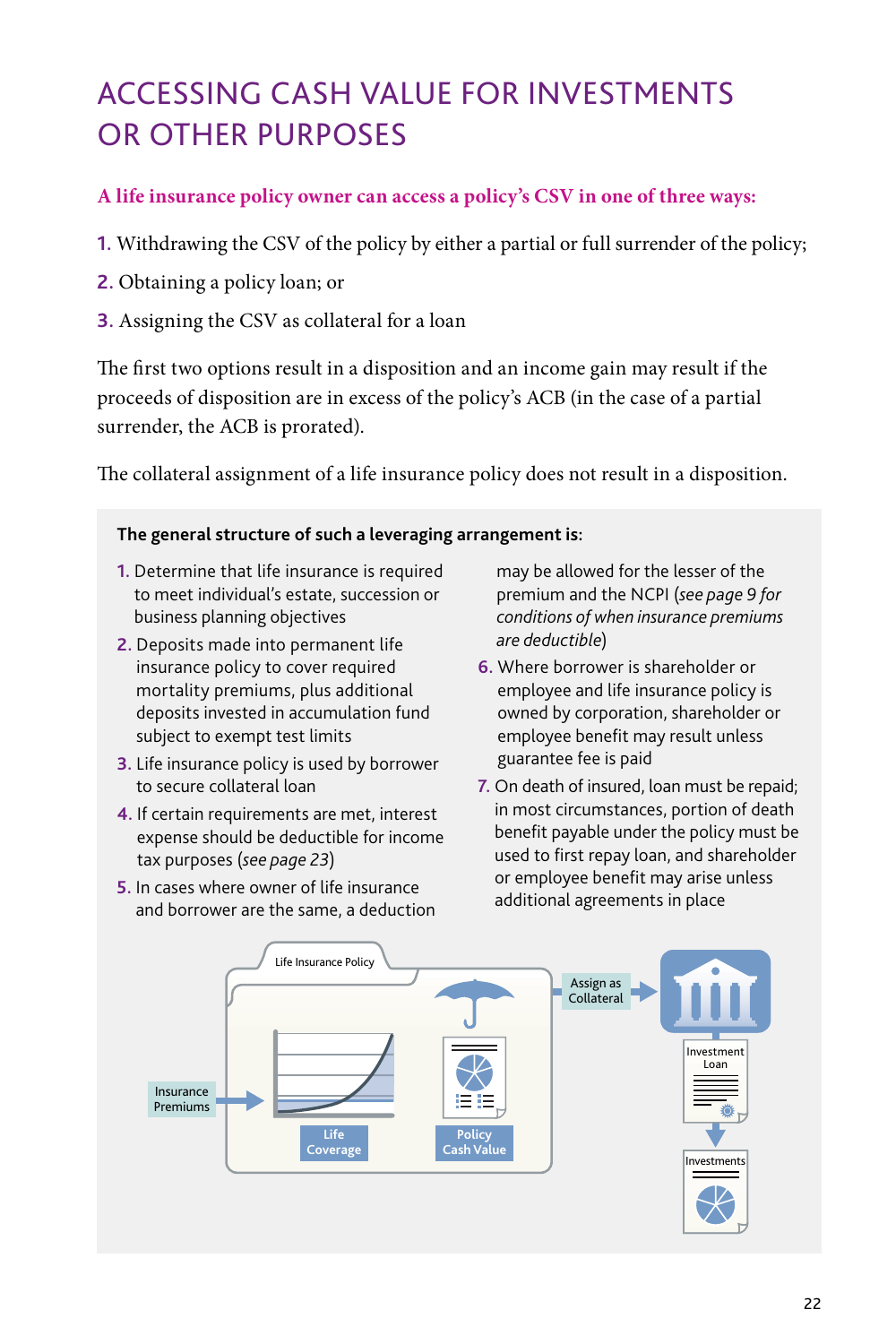#### <span id="page-25-0"></span>**Interest Deductibility**

The requirements for loan interest deductibility include the following:

- **1.** Interest is paid or payable in the year it is deducted
- **2.** Interest is paid pursuant to a legal obligation
- **3.** Borrowed money is used for the purpose of earning income from a business or property (such as an investment portfolio)
- **4.** The amount must be reasonable

The tax and legal issues relating to the use of leveraging must be reviewed with independent legal and accounting professionals.

## POST MORTEM PLANNING – A QUICK REFRESHER

**Post mortem planning is completed to avoid double taxation on death where the deceased has private corporation shares. Life insurance is an effective way to reduce the double tax since it creates CDA (***[see page 5](#page-7-0)***) in the corporation.** 

How double (or triple) tax can arise:

- There is a deemed disposition on death at FMV which results in a capital gain
- When shares are redeemed or corporation wound up, a taxable dividend can arise
- Potential taxable gains on disposition of corporate assets

Capital loss carry back planning and pipeline planning are the most common post mortem planning alternatives to remove the double tax. The method used will depend on the facts of each situation and the two methods can be used in combination.

**TAX CONSIDERATIONS** associated with each post mortem planning method should be discussed with independent tax, legal and accounting advisors.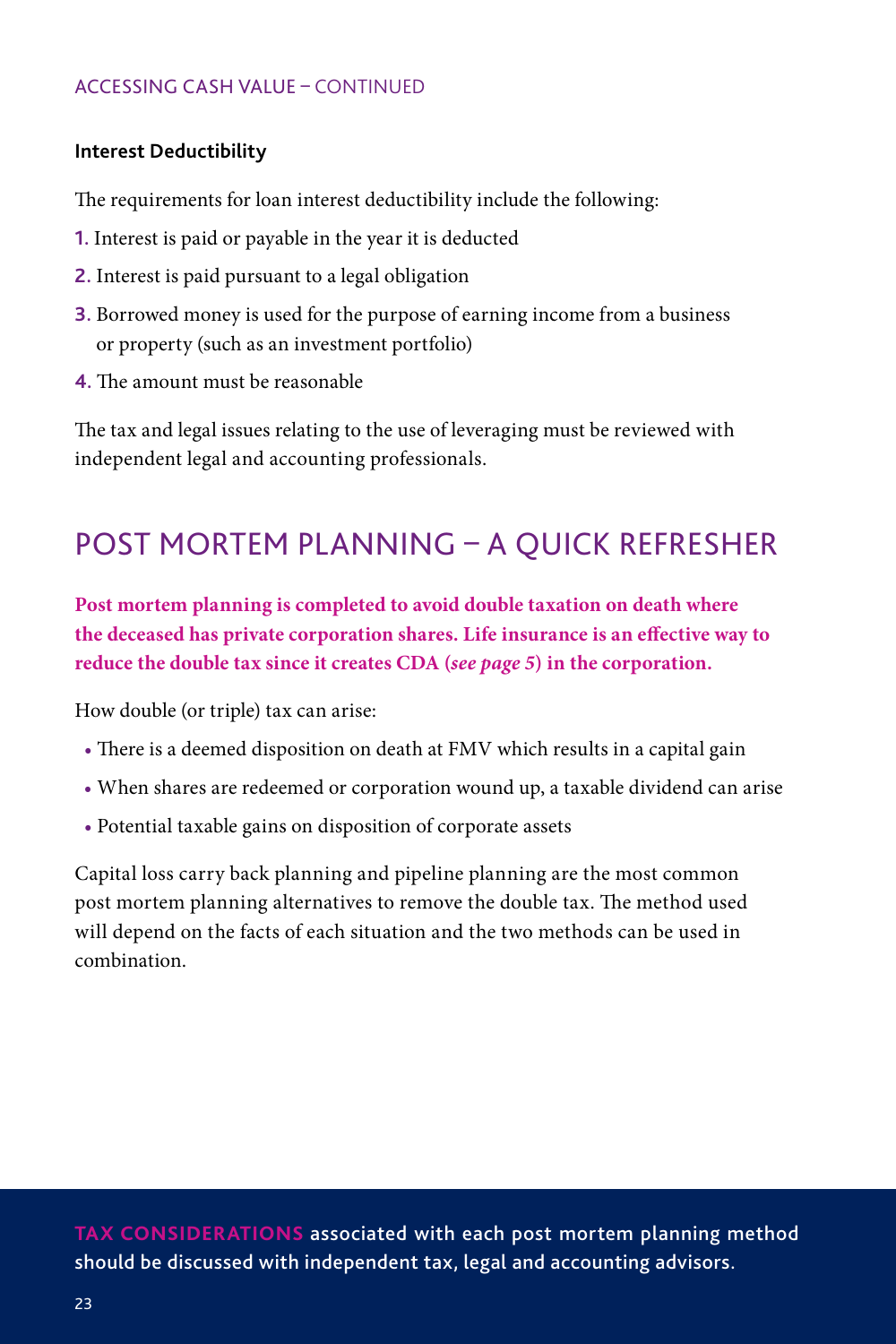<span id="page-26-0"></span>The key aspects of the two methods are outlined in the following table:

#### **CAPITAL LOSS PLANNING**

Effectively trade capital gains rate for dividend rate

• Effective if corporation has significant CDA (including life insurance proceeds) or Refundable Dividend Tax On Hand (RDTOH – *[see page 5](#page-7-0)*)

Redeem shares or windup corporation in first year of estate (must be GRE – *[see page 16](#page-18-0)*)

Deemed dividend and capital loss arises on redemption or windup

Elect to carry back loss from estate to offset the capital gain on death

- Time sensitive election  $-1^{st}$  taxation year of a GRE
- Watch capital dividend stop loss rules (*see below*) that may reduce amount of loss

#### **PIPELINE PLANNING**

Retains capital gains rate

Estate transfers shares (Subco) to a new corporation (Newco) and takes back a promissory note equal to the FMV of the shares

Subco winds up into the Newco – with potential use of "bump" planning to increase ACB of corporation's assets and reduce or eliminate third layer of tax

Often completed if no CDA or RDTOH

Not generally time sensitive but need to meet Canada Revenue Agency's (CRA) administrative positions to avoid potential deemed dividend treatment

#### **Capital Dividend Stop Loss Rules**

Prior to April 27, 1995, it was possible to use a life insured corporate redemption strategy to completely eliminate the tax arising on the deemed disposition of private corporation shares held by a deceased shareholder. The capital loss realized by the estate was carried back to offset the capital gain on the deceased's date of death return, and the resulting deemed dividend was a tax-free capital dividend.

'Capital dividend stop loss rules' were introduced in 1995 to reduce the amount of the loss available to be carried back; however they do not apply if the deceased's shares are grandfathered under one of the following rules:

- Shares are redeemed pursuant to an agreement made before April 27, 1995, or
- A corporation was the beneficiary of a life insurance policy on April 26, 1995, and it is reasonable to conclude that a main purpose of the policy on that date was to fund a redemption of shares owned by the taxpayer or the taxpayer's spouse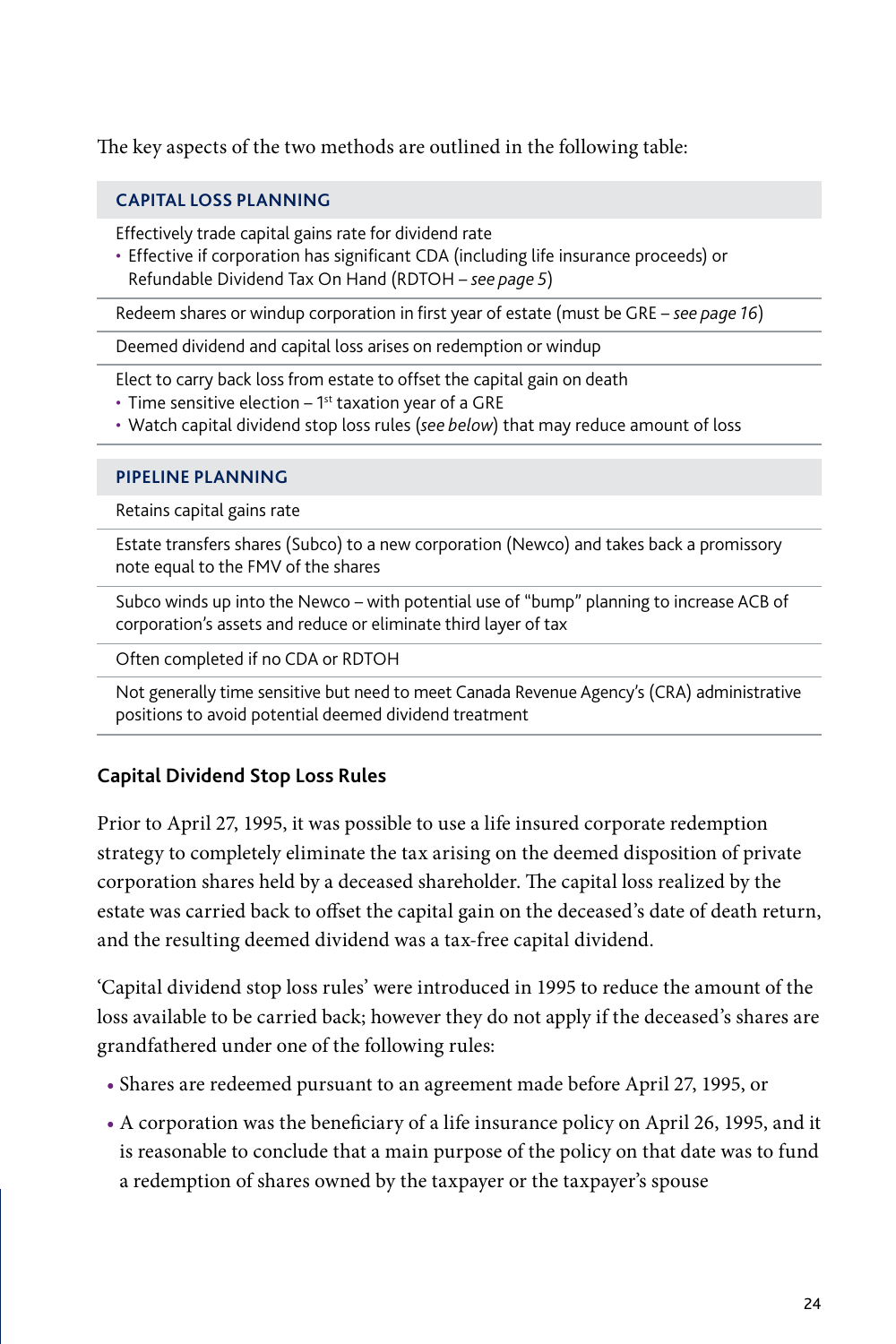#### <span id="page-27-0"></span>POST MORTEM PLANNING – CONTINUED

Grandfathering provides the best tax result to the estate and deceased. It is important that transactions regarding the shares and the shareholders' agreement be reviewed on a case by case basis to determine if grandfathering is available. The pre-existing insurance test is the most generous of the grandfathering rules. In order to meet this test, it is not necessary to establish that the sole purpose, or the primary purpose, of the insurance was to redeem shares, only that this was a main purpose. The issue is proving a main purpose – documentation is important. The purchase of new or additional insurance or the replacement or conversion of existing policies will not alter the grandfathered status under either of the grandfathering tests. However, CRA has stated that grandfathering will be lost if the agreement is "altered or modified in any way".

#### **Alternatives when grandfathering is not available**

**Roll and Redeem Solution –** achieves a similar result to the grandfathered situation. Shares are rolled to the spouse on death at ACB, then later redeemed under special put and call provisions contained in the shareholders' agreement. This results in a tax-free capital dividend being paid to the spouse. There is no capital loss created so the stop loss rules are not relevant. The agreement must be carefully drafted and provide alternative buyout arrangements in case there is no surviving spouse.

**100% Solution –** the full CDA is paid to the estate and the stop loss rules apply. This results in no tax to the estate and a 50% reduction in the capital gain realized in the year of death. This can be a tax-effective result for the estate but "wastes" 50% of the available CDA credit.

**50% Solution –** avoids the stop loss rules so the capital gain on death is eliminated, but there is a taxable dividend in the estate. Since dividends are currently taxed at a higher rate than capital gains in every province, the 50% solution results in more tax than the 100% solution but leaves 50% of the CDA available for future use.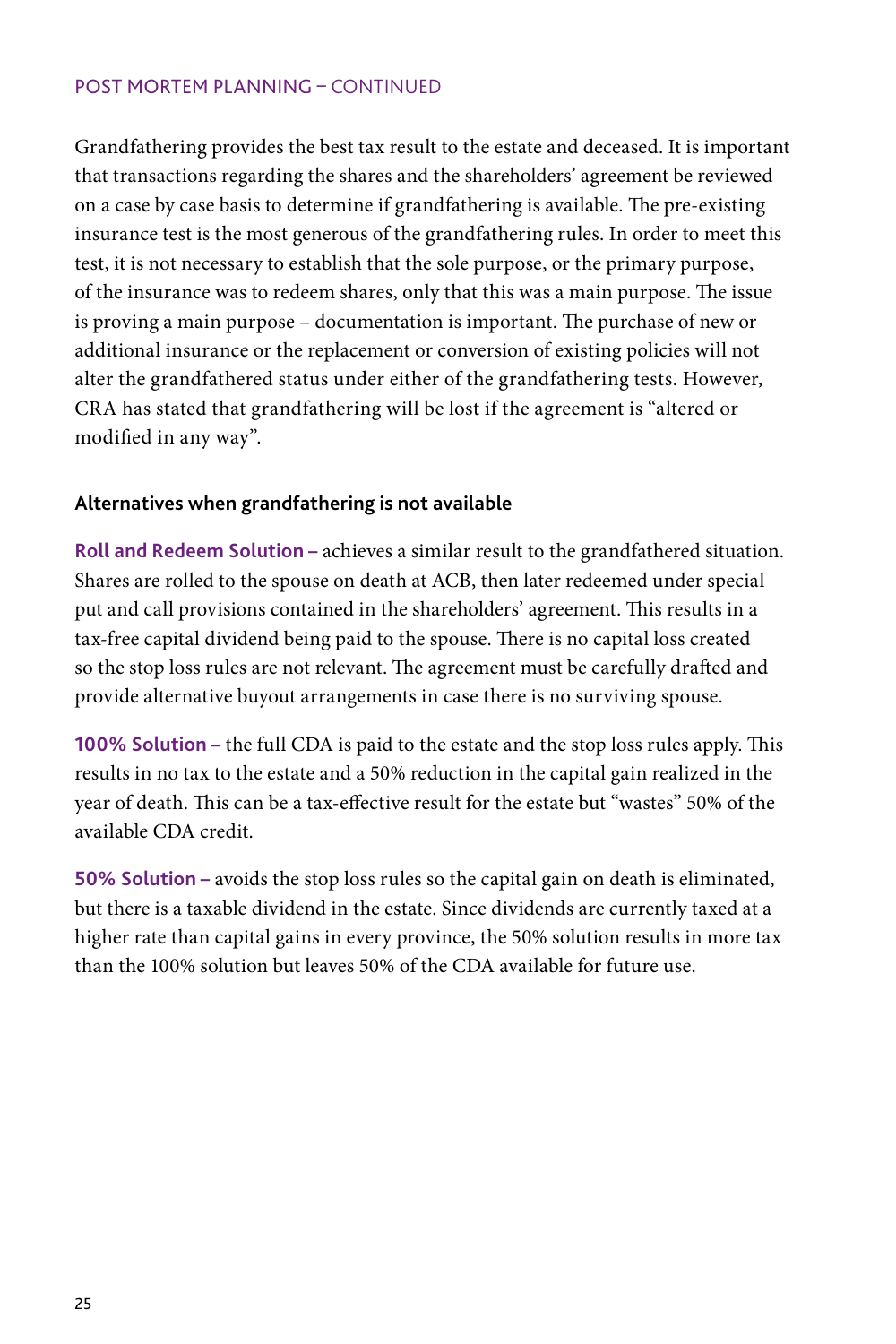|                            | <b>PIPELINE</b> | <b>GRANDFATHERED</b> | <b>ROLL AND</b><br><b>REDEEM</b> | 50%<br><b>SOLUTION</b> | 100%<br><b>SOLUTION</b> | <b>PIPELINE</b><br><b>AND CDA</b> |
|----------------------------|-----------------|----------------------|----------------------------------|------------------------|-------------------------|-----------------------------------|
| Capital Gain               | \$10 M          | \$10 M               | \$0                              | \$10 M                 | \$10 M                  | \$10 M                            |
| <b>Capital Loss</b>        | \$0             | (\$10 M)             | N/A                              | (510 M)                | (55 M)                  | \$0                               |
| Capital Dividend           | \$0             | \$10 M               | \$10 M                           | \$5 M                  | \$10 M                  | \$0                               |
| <b>Taxable Dividend</b>    | \$0             | \$0                  | \$0                              | \$5 M                  | \$0                     | \$0                               |
| Tax Payable by<br>Deceased | \$2.5 M         | \$0                  | \$0                              | \$0                    | \$1.25 M                | \$2.5 M                           |
| Tax Payable by<br>Estate   | \$0             | \$0                  | \$0                              | \$2.25 M               | \$0                     | \$0                               |
| <b>CDA Remaining</b>       | \$0             | \$0                  | \$0                              | <b>S5 M</b>            | \$0                     | \$10 M                            |

The following example illustrates the differences between the solutions: **Assumptions: \$10 M insurance, top marginal tax rate 50%, dividend rate 45%**



**[ASK YOUR LOCAL PPI OFFICE](#page-38-0)** about the new Post Mortem Planning section on the Professional Resource Centre that provides detailed information on each of the planning alternatives. In addition, Technical Strategies are available that walk through the details of grandfathering, Roll and Redeem, the 50% Solution and the 100% Solution.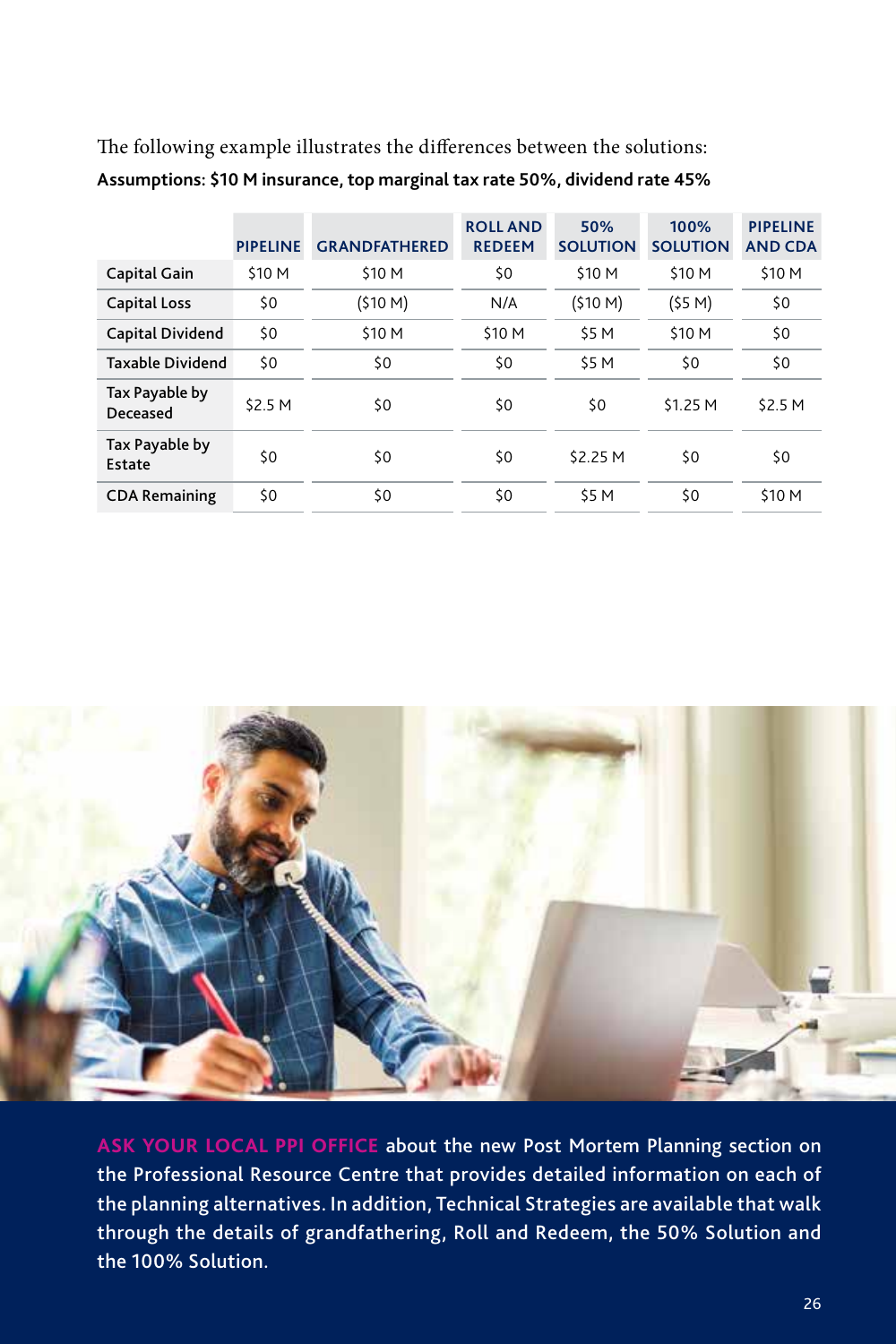## <span id="page-29-0"></span>CAPITAL DIVIDEND ACCOUNT – TAX CONSIDERATIONS

**The capital dividend account ("CDA") is a notional account that exists to maintain a fundamental part of the tax system in Canada – that proceeds of life insurance (and the non-taxable portion of capital gains net of capital losses) should be received tax-free whether they are received by an individual or a corporation.** 

As was noted o[n page 5,](#page-7-0) the life insurance proceeds in excess of the policy's adjusted cost basis is added to the CDA and can be paid to shareholders on a tax-free basis.

The following are some points to consider regarding the CDA:

- For policies issued after 2016, NCPI (*[outlined on page 4](#page-6-0)*) is now lower which results in a positive ACB for a longer period. As a result, the addition to the CDA could be lower than expected and if the full amount of the life insurance proceeds is to be paid to the deceased shareholder's estate, a taxable dividend may have to be paid equal to the ACB of the policy. (*[See page 23 for discussion on post mortem planning.](#page-25-0)*)
- Prior to the 2016 federal budget, the ACB of a policy would only reduce the CDA credit where the beneficiary was also the policy owner. Where insurance proceeds are received after March 22, 2016, the ACB will reduce the CDA credit whether or not the beneficiary is a policy owner and in the case of multiple beneficiaries the full ACB will reduce the credit for each beneficiary. Where there are multiple beneficiaries, this will result in double counting of the ACB as can be seen in the following example:
	- Holdco is the owner of the life insurance policy and the beneficiary of the accumulation fund (\$1 million)
	- Opco is the beneficiary of the death benefit (\$3 million)
	- ACB of the policy at death of shareholder is \$500,000

|                        | <b>HOLDCO</b> | <b>OPCO</b>  |
|------------------------|---------------|--------------|
| <b>Proceeds</b>        | \$1,000,000   | \$3,000,000  |
| ACB                    | ( \$500,000)  | ( \$500,000] |
| <b>Addition to CDA</b> | \$500,000     | \$2,500,000  |

The Department of Finance is aware of this issue and hopefully there will be a legislative change. In the meantime, other planning alternatives should be considered rather than the use of multiple beneficiaries. Contact your local PPI office to discuss.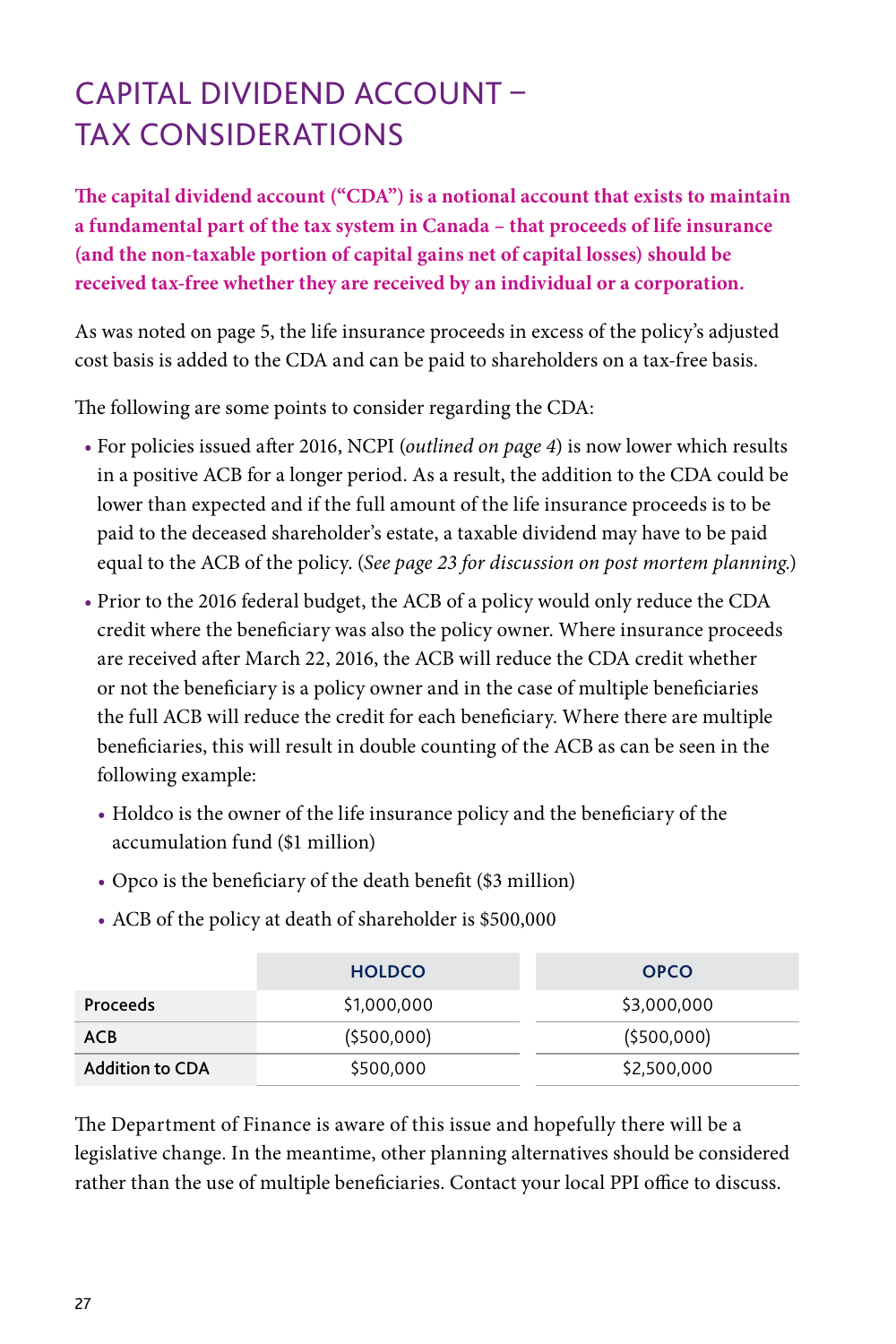- The CDA calculation is cumulative and a negative balance in one component of the calculation generally will not affect the overall positive CDA balance from the other component (for instance, if the capital gains net of capital losses is negative at the time of the calculation and life insurance proceeds net of ACB of \$1 million is received, the \$1 million can still be paid out to the shareholder's estate tax-free). However, an issue can arise if a capital dividend has been paid previously and capital losses arise after the capital dividend was paid and before the life insurance proceeds are received. This is best illustrated with an example:
	- Opening CDA is nil, \$500,000 capital gain in 2019, pay \$200,000 capital dividend in 2019
	- End of 2019: capital dividend account is \$50,000
	- Life insurance proceeds of \$500,000 received in early 2020
	- Capital dividend balance \$550,000: full amount of life insurance can be paid out tax-free
	- What if losses of \$200,000 were incurred in 2020 before life insurance proceeds were received?

|                                                         | <b>2020 (NO LOSSES)</b> | <b>2020 (LOSSES)</b> |
|---------------------------------------------------------|-------------------------|----------------------|
| Tax-free portion of capital<br>gain in excess of losses | \$250,000               | \$150,000            |
| Capital dividend paid                                   | (5200,000)              | (5200,000)           |
| Insurance proceeds                                      | \$500,000               | \$500,000            |
| Capital dividend balance                                | \$550,000               | \$450,000            |

Because of the losses in 2020, the full amount of the insurance proceeds cannot be paid out tax-free; therefore, it is important for the corporation's tax advisor to determine the balance of the CDA.

- If the corporation has a critical illness policy on a shareholder, the proceeds are not added to the CDA and therefore cannot be paid as a tax-free dividend.
- Prior to March 22, 2016, a shareholder was able to transfer a life insurance policy to a corporation and receive consideration equal to the FMV of the policy while only being taxed on the amount by which the CSV exceeded the ACB of the policy. Under the 2016 federal budget, where an individual benefited from these rules under a transfer made after 1999, there will be a reduction in the corporation's CDA credit when the individual dies. In most cases the reduction will equal the FMV of consideration given by the corporation in excess of the greater of the policy's CSV and ACB at the time of the transfer, although other technical adjustments are possible.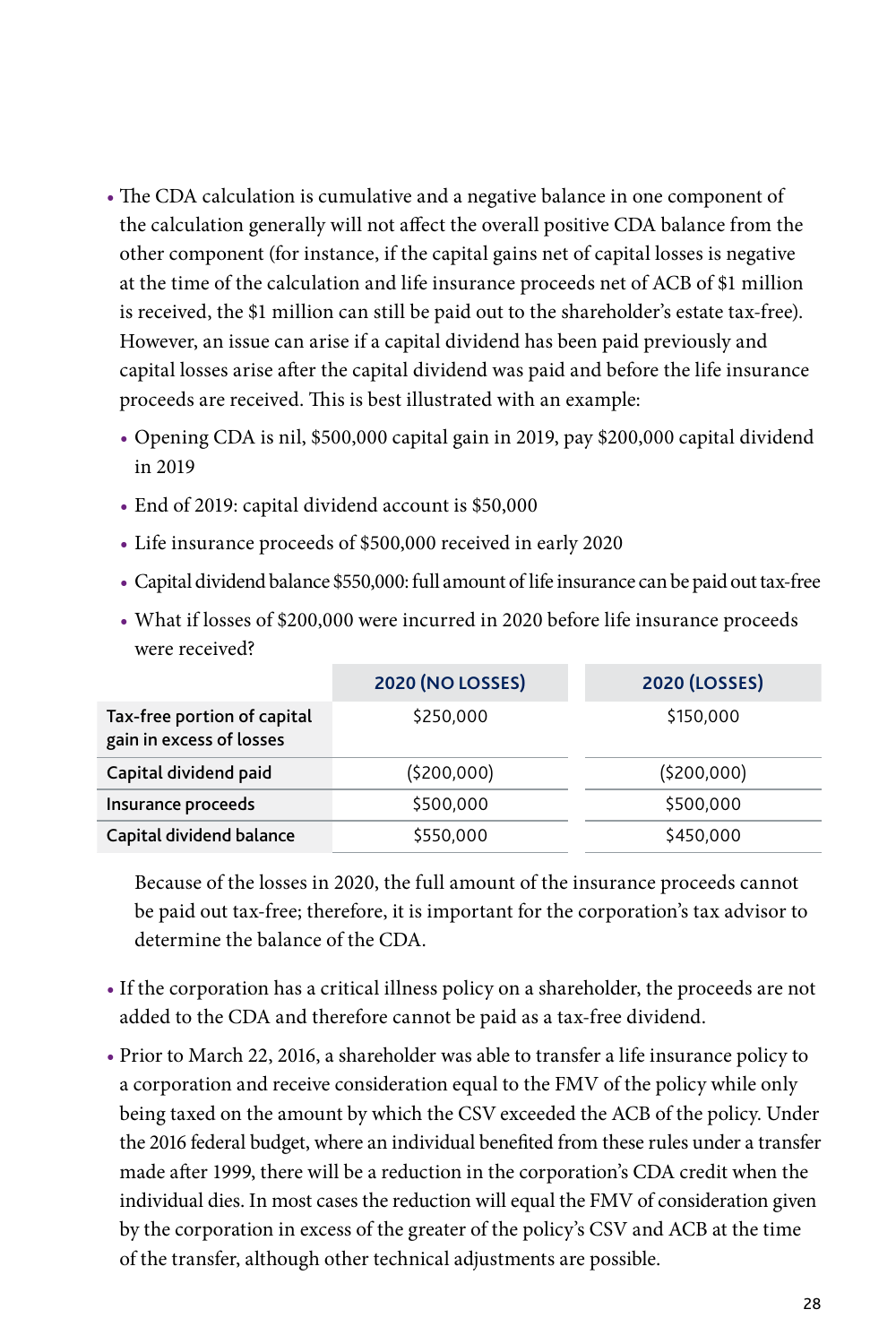# <span id="page-31-0"></span>CONSEQUENCES OF TRANSFERRING LIFE INSURANCE

### **Advance planning is the best way to avoid what can be onerous tax consequences when transferring a life insurance policy from an individual or a corporation.**

Ideally, a life insurance policy should not be owned in an operating corporation (Opco) but in a holding corporation (Holdco), perhaps with Opco as the beneficiary. This approach not only avoids having to transfer the life insurance policy if the Opco shares are sold but also potentially removes the insurance from the reach of Opco's creditors.

As noted on [page 10,](#page-12-0) when a policy is transferred to a shareholder or employee, there is a disposition of the policy for proceeds equal to the greatest of CSV, ACB and FMV of any consideration given. An income gain (not a capital gain) will arise when the deemed proceeds exceeds the ACB. There are no tax deferred rollovers for the transfer of life insurance to or from a corporation.

An additional issue arises when a corporate owned policy is transferred to a shareholder or employee: a taxable benefit may arise if FMV is not paid to the corporation by the shareholder or employee. In the absence of FMV consideration, a taxable benefit may also arise where the recipient is a "sister company" or other corporation that is not a shareholder of the transferor.

The following are some common examples of the tax consequences of transferring life insurance policies to non-arms' length parties:

#### **1. Corporation transfers life insurance to a shareholder**

• If the policy has a CSV of \$100,000, ACB of \$50,000 and a FMV of \$200,000 the following will result:

|                             | NO FMV CONSIDERATION<br><b>PAID BY SHAREHOLDER</b> | <b>FMV</b><br><b>PAID BY SHAREHOLDER</b> |
|-----------------------------|----------------------------------------------------|------------------------------------------|
| Income gain to corporation  | \$50,000                                           | \$150,000                                |
| Taxable shareholder benefit | \$100,000                                          | S0                                       |

Note that double taxation will arise when a shareholder benefit is assessed as the corporation would not receive a deduction for the amount of the benefit and therefore this result should be avoided. The income gain is subject to refundable tax and will be added to the NERDTOH account (*[see page 5](#page-7-0)*) and would be included in the calculation of adjusted aggregate investment income (and possibly reducing access to the small business deduction – *[see page 11](#page-13-0)*).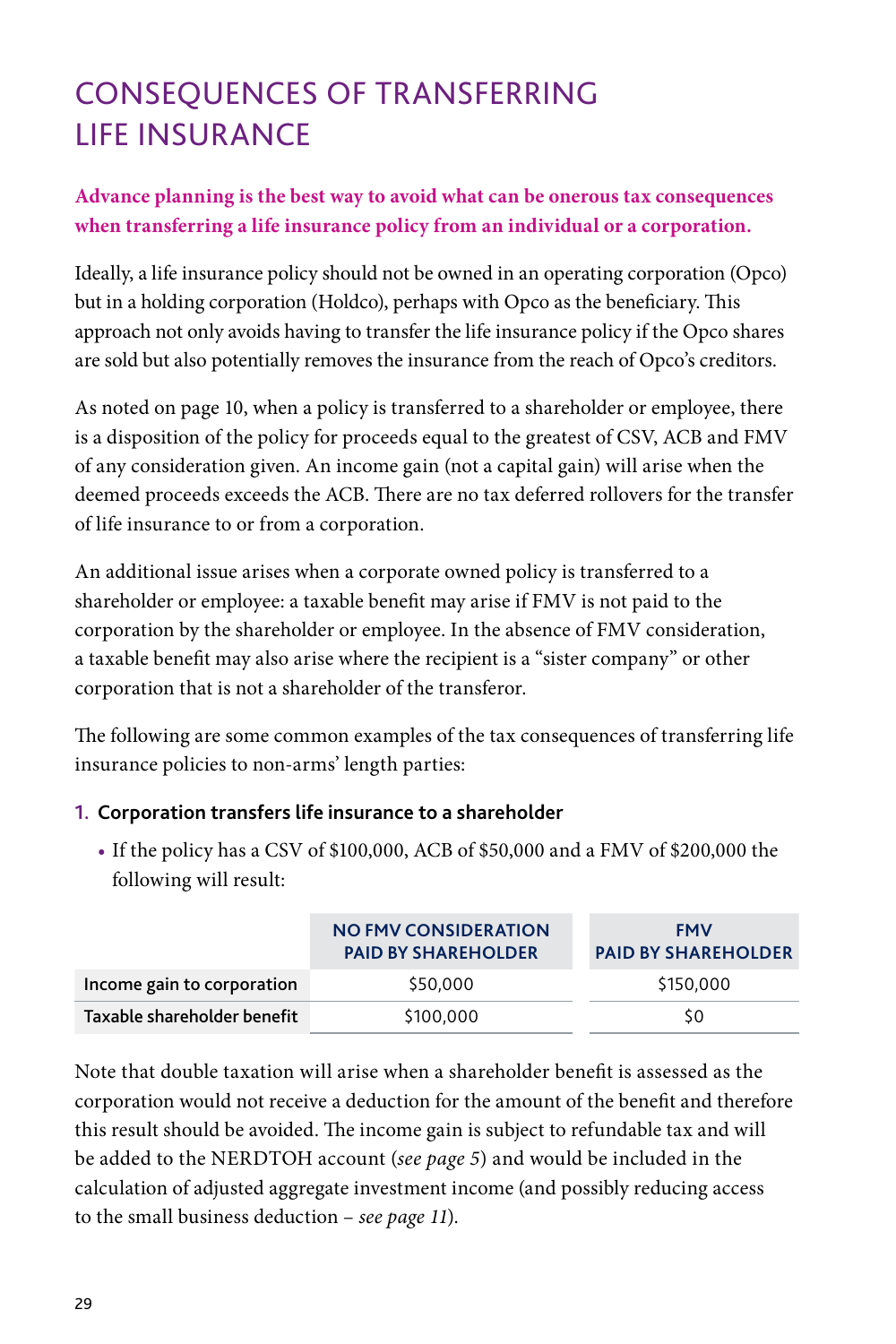#### **2. Transfers of life insurance from a corporation to its Holdco**

• The same results as noted on the previous page will occur except it is possible to avoid the shareholder benefit by paying the life insurance policy as a dividend-inkind. A dividend-in-kind results in a disposition to the transferor of the policy (at the greater of CSV and ACB as no consideration is being received), but there is no shareholder benefit to Holdco since the dividend is equal to the policy's FMV. The dividend should be tax-free to Holdco as long as the transferee corporation has sufficient "safe income". Safe income is a complex calculation that basically approximates retained earnings of the corporation adjusted for tax purposes and should be determined by the corporation's tax advisor.

#### **3. Shareholder transfers life insurance to their corporation**

• There is no requirement for the shareholder to receive FMV consideration on the transfer; therefore, consideration can be restricted to the greater of CSV or ACB. Let us consider the following examples:

| <b>CSV</b> | <b>ACB</b> | <b>CONSIDERATION</b><br><b>RECEIVED BY</b><br><b>SHAREHOLDER</b> | <b>INCOME GAIN TO</b><br><b>SHAREHOLDER</b> | <b>ACB TO</b><br><b>CORPORATION</b> |
|------------|------------|------------------------------------------------------------------|---------------------------------------------|-------------------------------------|
| \$100,000  | \$75,000   | \$100,000                                                        | \$25,000                                    | \$100,000                           |
| \$75,000   | \$100,000  | \$100,000                                                        | S0                                          | \$100,000                           |

#### **4. Amalgamations and windups**

• There are special provisions that will apply to the transfer of policies where corporations are amalgamated or wound up. For amalgamations, the policies are transferred on a tax-deferred basis. For windups, there are different results depending on the type of windup. For a windup of a subsidiary into a parent corporation, there is a tax-deferred transfer of the policy; however, for other windups, the policy is deemed to be disposed of at FMV.

For considerations when donating a life insurance policy to a charity *[see page 18](#page-20-0)* and for the rollover rules available between individuals *[see page 10](#page-12-0)*.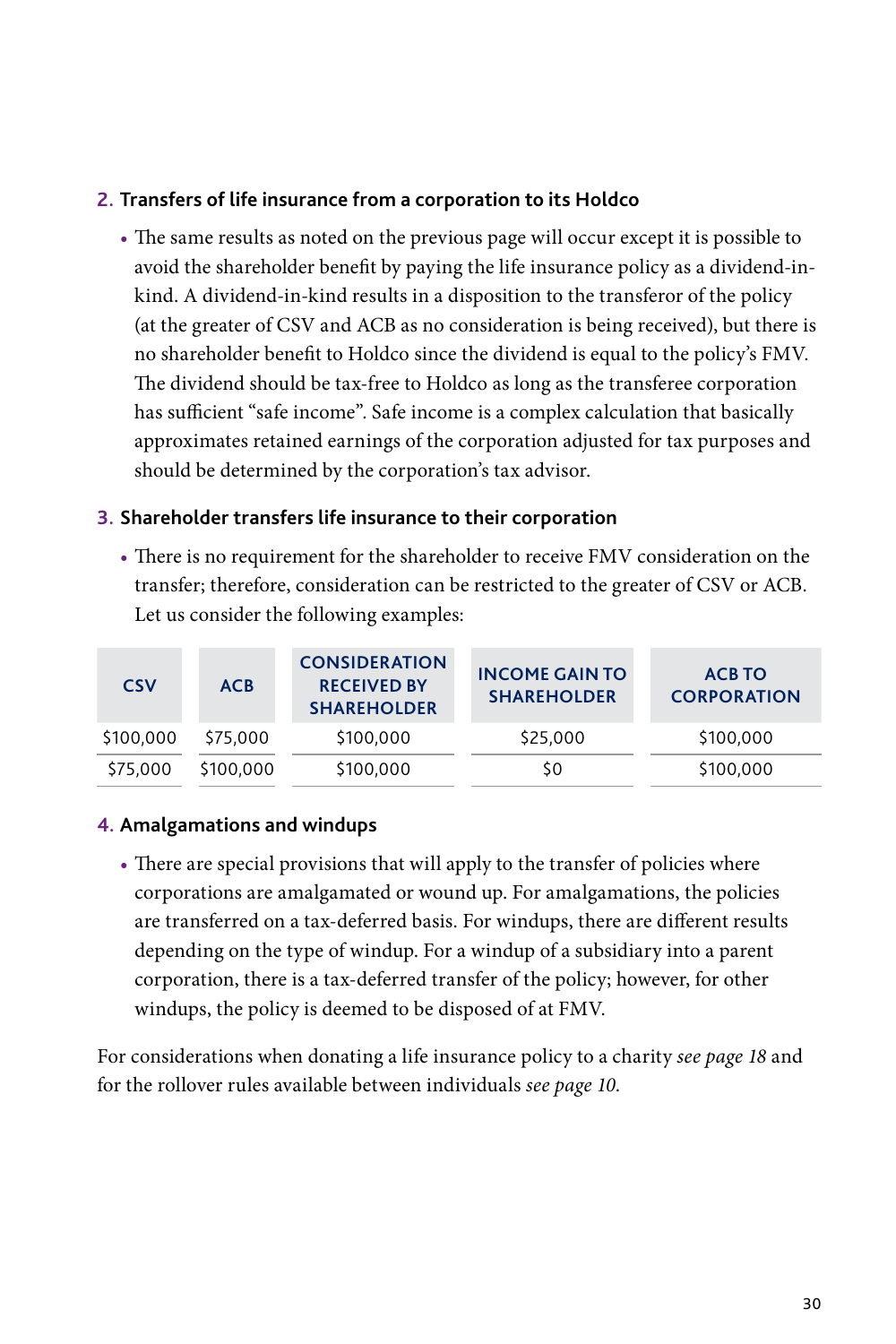# <span id="page-33-0"></span>SHAREHOLDERS' AGREEMENTS – DON'T MISS THE INSURANCE PROVISIONS

### **Agreements should fully outline terms and conditions relating to ownership and use of life insurance:**

#### **1. Ownership and Beneficiary designations**

- Identify the owner and beneficiary of each policy used in buy/sell funding.
- Ensure the policies reflect content of Agreement.
- Corporation and/or shareholders should have right to purchase additional insurance.

#### **2. Payment of premiums**

- Identify who is responsible (usually the policy owner).
- Affected parties who are not policy owners should have right to confirm policy status.

#### **3. Consent to medical exams**

• Shareholders whose lives are to be insured are obligated under the Agreement to undergo necessary medical examinations and cooperate regarding other underwriting requirements, for current and future insurance needs.

#### **4. Future changes in ownership**

- Contemplate possibility of an ownership change of the life insurance policies acquired for buy/sell purposes.
- Provide for an agreed price, for example, the greater of \$1 and CSV.

#### **5. Restrictions on ownership rights**

- Insurance policies acquired for buy/sell funding should not be used for other purposes.
- Restrict ownership rights of parties, i.e. should not be allowed to transfer policies or assign them as collateral without consent of all parties.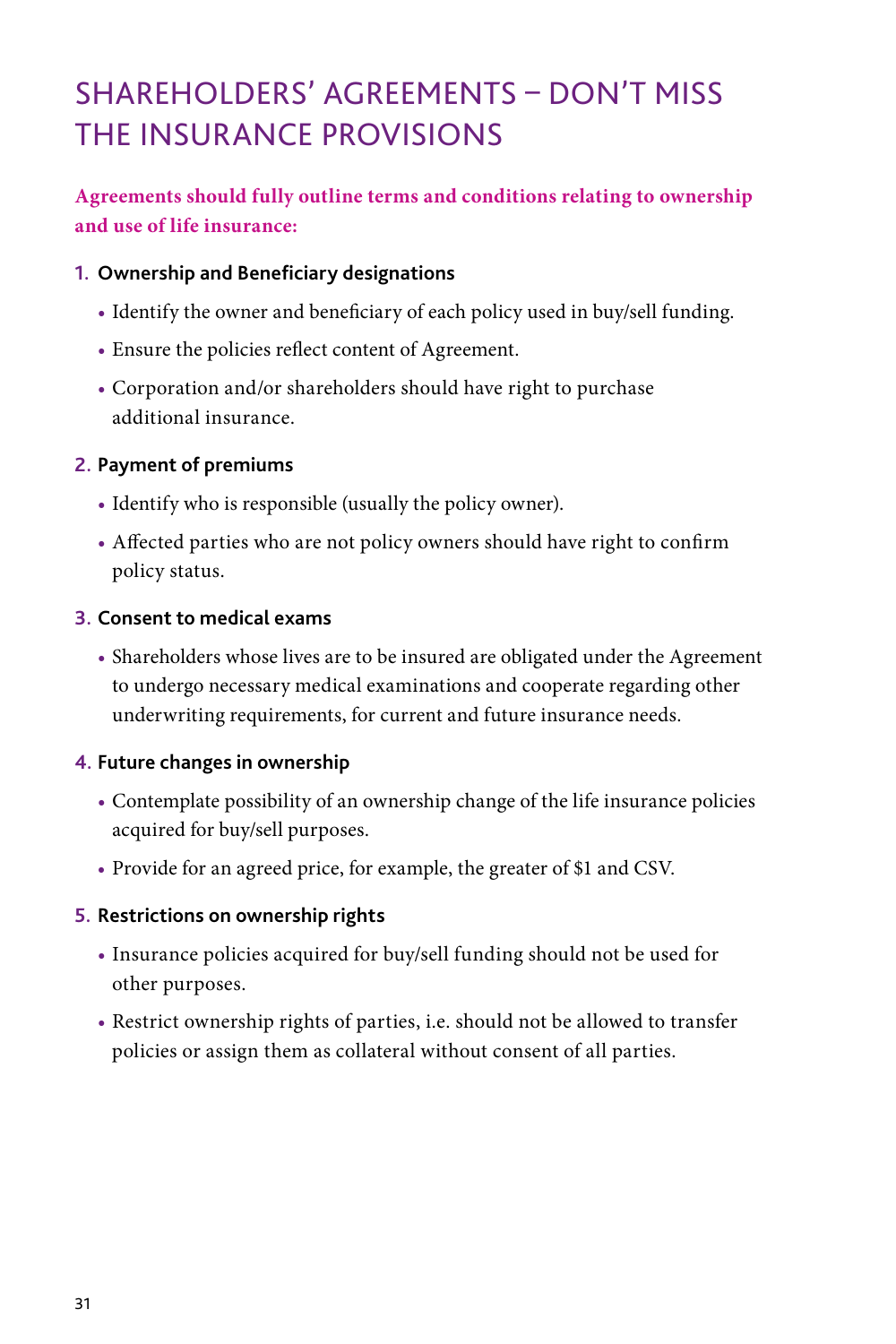#### **6. Flow of funds / declaration of capital dividend**

• Describe the flow of funds that follows the payment of the life insurance proceeds, e.g. where the beneficiary is the corporation itself, the proceeds may be paid to the estate of the deceased shareholder in the course of a share redemption. In most cases, the corporation should be required to declare a capital dividend in these circumstances.

#### **7. Valuation**

- Provide method to determine purchase price for shares bought and sold under the agreement. The price should typically be the shares' FMV as agreed by the parties or determined by an independent business valuator.
- CSV of corporate owned insurance may be included as corporate asset for these purposes, but death benefit proceeds should not be included.

#### **8. Excess or deficiency of life insurance proceeds**

- Stipulate which party (often the policy owner) is entitled to proceeds in excess of the purchase price.
- If proceeds are less than the purchase price, stipulate how the remaining purchase price is paid (usually by installments over a period of up to five years).

**FOR MORE INFORMATION** [about shareholders' agreements, please contact](#page-38-0)  your local PPI office to connect one-on-one.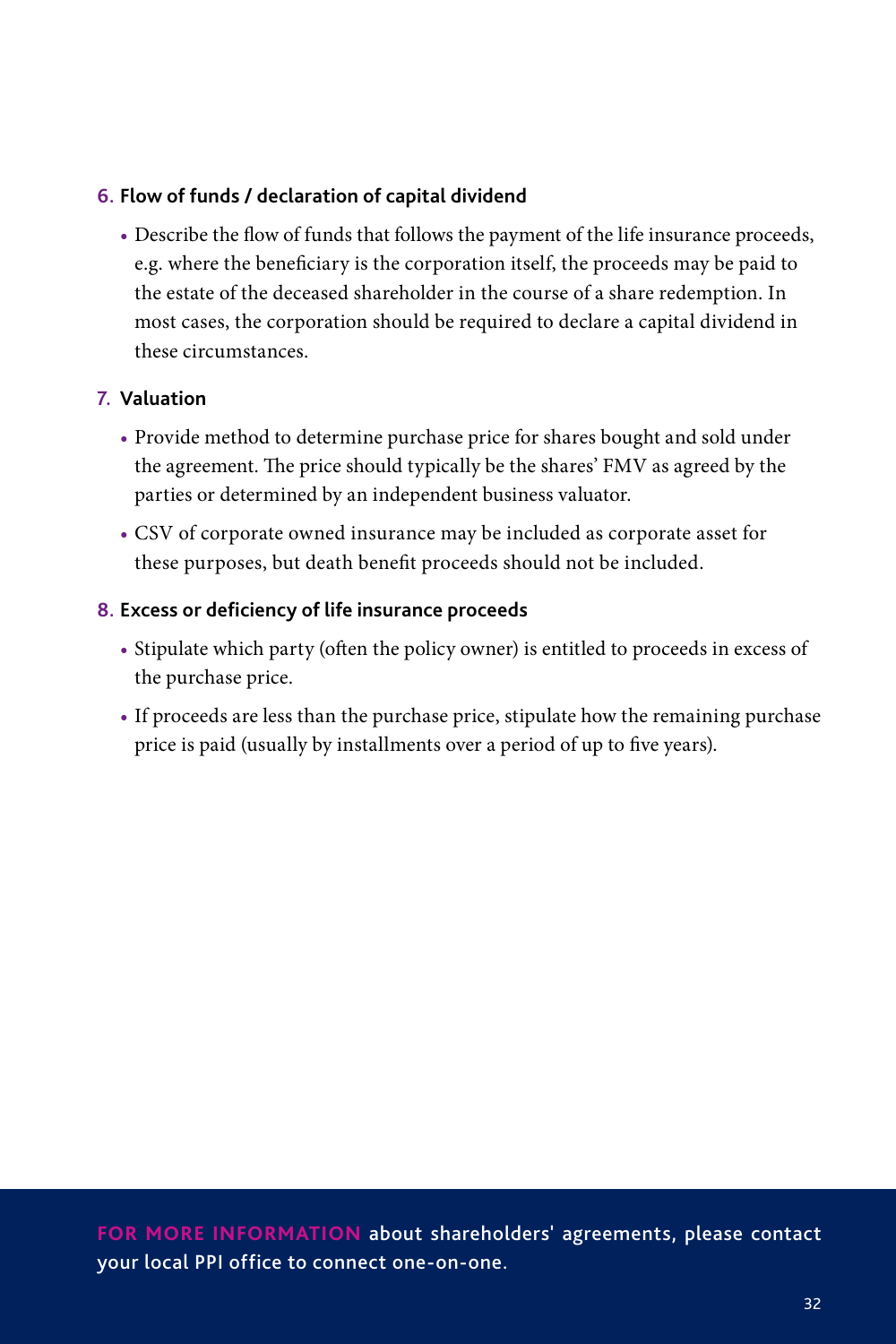## <span id="page-35-0"></span>CHECKING THE NUMBERS

### **For a current list of personal and corporate Tax Rates, OAS, CPP and Probate Fees please visit the following websites:**

#### **KPMG**

<https://home.kpmg/ca/en/home/services/tax/private-company-tax-kpmg-enterprise.html>

**Ernst & Young** [https://www.ey.com/en\\_ca/tax/tax-calculators](https://www.ey.com/en_ca/tax/tax-calculators) 

**Government of Canada** [www.canada.ca/en/services/benefits/publicpensions/cpp/old-age-security/payments.](https://www.canada.ca/en/services/benefits/publicpensions/cpp/old-age-security/payments.html#tbl1) html#tbl1

[www.canada.ca/en/services/benefits/publicpensions/cpp/cpp-benefit/amount.html](https://www.canada.ca/en/services/benefits/publicpensions/cpp/cpp-benefit/amount.html)

#### **TaxTips.ca** [www.taxtips.ca/willsandestates/probatefees.htm](https://www.taxtips.ca/willsandestates/probatefees.htm)

## ACRONYMS

| <b>ACB</b> - Adjusted Cost Basis                            | $III - Investment Income Tax$                             |
|-------------------------------------------------------------|-----------------------------------------------------------|
| <b>CDA</b> – Capital Dividend Account                       | <b>LCOI</b> – Level Cost of Insurance                     |
| <b>CSV</b> – Cash Surrender Value                           | <b>NCPI</b> – Net Cost of Pure Insurance                  |
| <b>ERDTOH</b> - Eligible Refundable<br>Dividend Tax On Hand | NERDTOH - Non-Eligible Refundable<br>Dividend Tax On Hand |
| <b>FMV</b> – Fair Market Value                              | <b>RDTOH</b> – Refundable Dividend Tax On Hand            |
| <b>FV</b> – Fund Value                                      | <b>TOSI</b> – Tax On Split Income                         |
| <b>GRE</b> – Graduated Rate Estate                          | <b>UL</b> - Universal Life                                |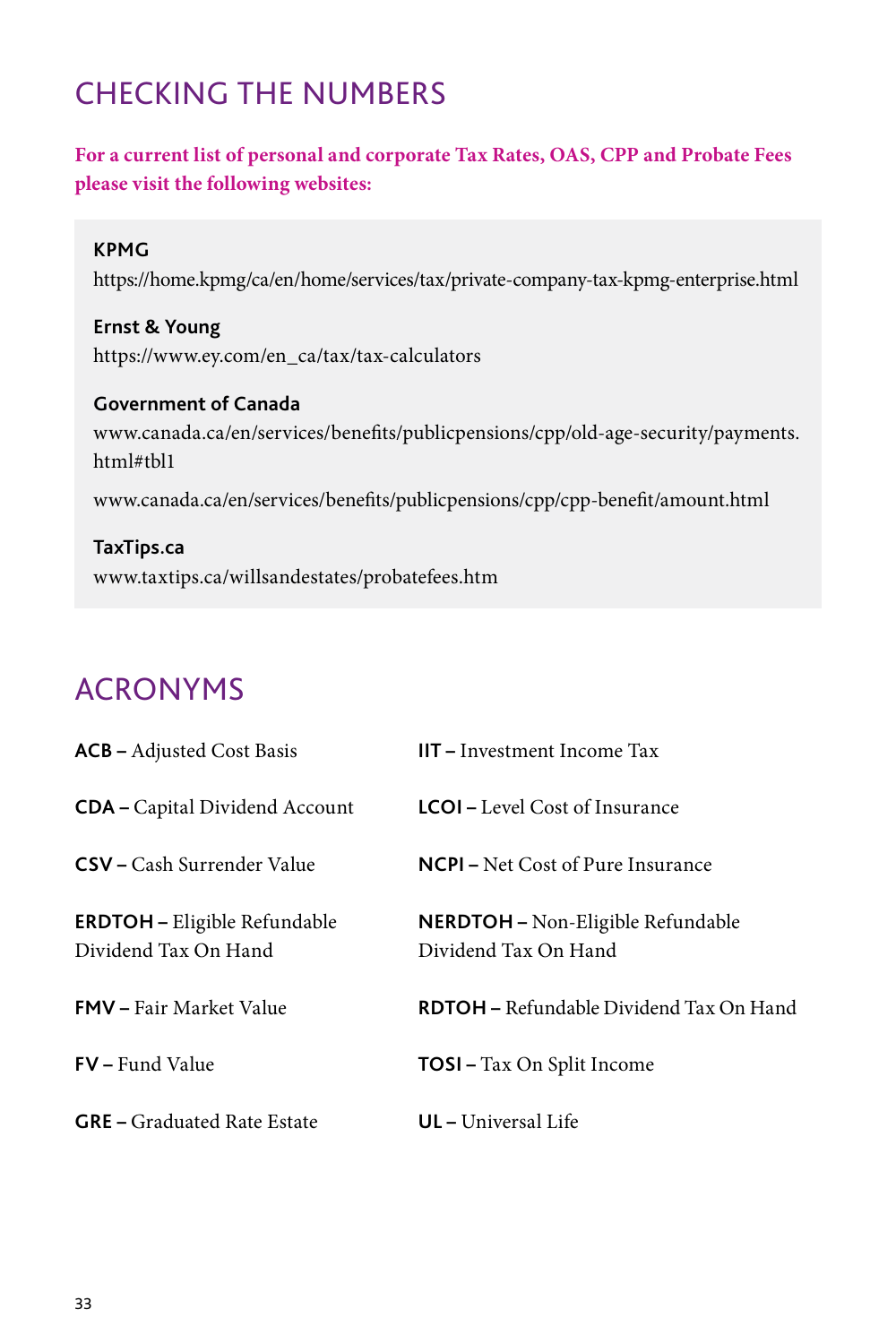## <span id="page-36-0"></span>QUICK REFERENCE FOR INSURANCE PRODUCT TYPES



#### **Term Insurance**

Most term insurance policies are inexpensive at the start. However, the premiums can increase on renewal and, in most instances, the policy will expire before the client's life expectancy.

#### **Term to 100 Insurance**

"Term to 100" is a permanent policy that allows for level insurance rates through the client's lifetime. Term to 100 policies guarantee that as long as premiums are paid, the policy will pay a death benefit at the client's death.

#### **Permanent Whole Life Insurance**

Whole life policies offer a guaranteed level premium and guaranteed cash values that are based on conservative assumptions for mortality, expense projections and investment returns. When any of these components experience better than anticipated performance, excess funds are returned to the policyholder in the form of dividends. Because the components of whole life are not specifically defined in the policy, the level of declared dividends is not based on a disclosed formula. In a whole life policy, the dividends paid can be used in a number of ways, including the purchase of paid-up additions, permanent coverage that increases the total face amount of the policy and has a cash surrender value.



#### **Permanent Universal Life Insurance**

Universal life insurance policies offer level rates and minimum lifetime premiums, as well as the flexibility to deposit funds in excess of the minimum premium. These additional funds can be deposited into a selection of fixed rate and equity style investments available inside the policy and any growth on these investments is not subject to taxation unless withdrawn. The growth can be used to pay future mortality charges, creating a very efficient method of funding the insurance coverage.



#### **Permanent Hybrid Life Insurance**

Like universal life, a hybrid life insurance policy offers a level cost of insurance, lifetime minimum premiums, and the flexibility to deposit and use excess funds in tax-deferred investment accounts, including a smoothed investment account. Like whole life, a hybrid policy offers guaranteed cash values, and returns excess earnings to policyholders in the form of a bonus. The bonus is based on a guaranteed formula linked to the gross return of the smoothed investment account. Hybrid also provides policyholders with the ability to purchase paid up additions. With hybrid however, there are two ways to purchase this additional guaranteed paid up coverage: with the bonus, and with a portion of the additional deposits made to the policy.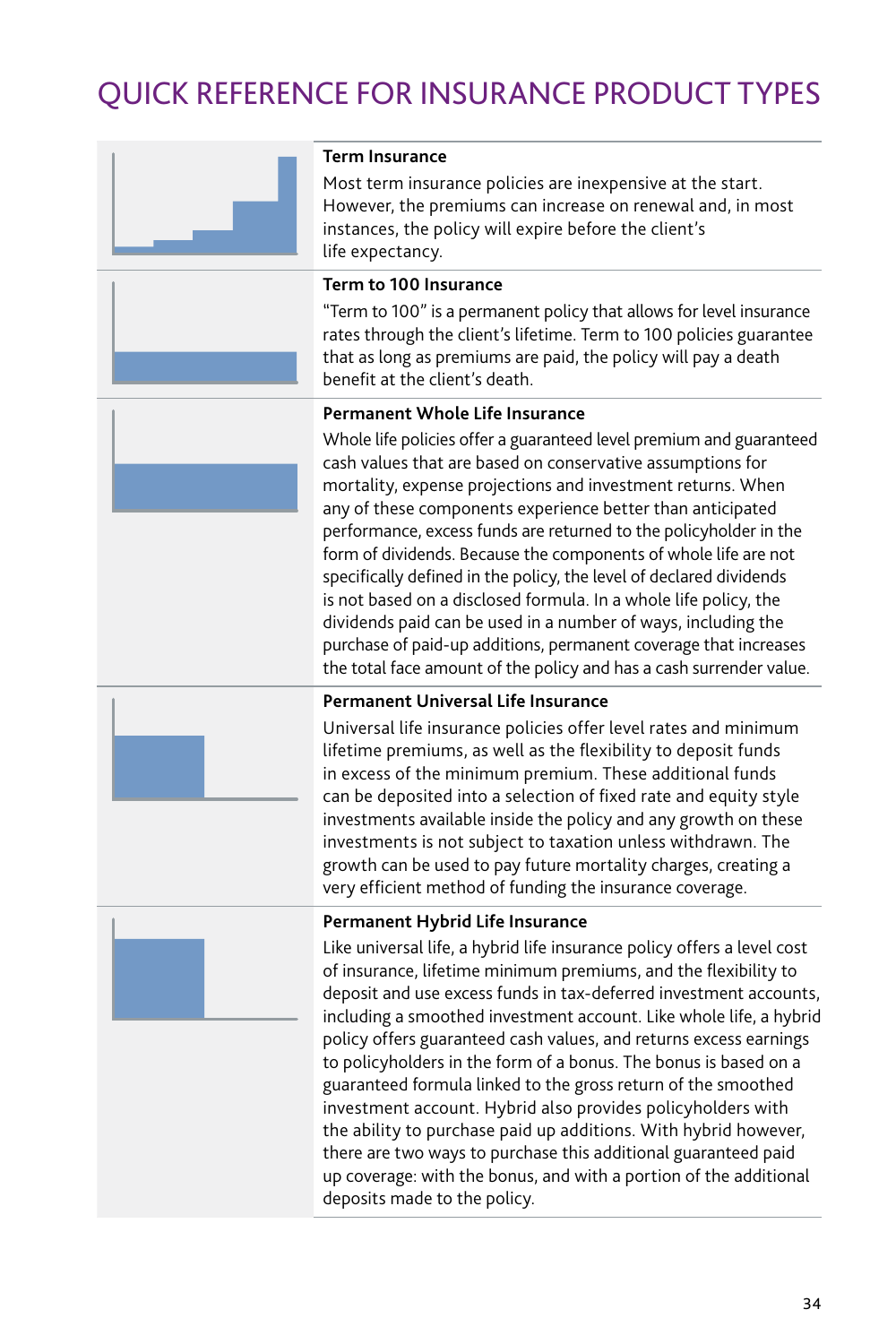## <span id="page-37-0"></span>**PROFESSIONAL RESOURCE CENTRE** A LIBRARY OF HIGH NET-WORTH SOLUTIONS

**Have questions about what happens on the death of a taxpayer who owned shares in a private corporation and how insurance can help fund the tax liability? Need to transfer a life insurance policy? Looking for a shareholders' agreement that utilizes the 'roll and redeem' strategy?**

We are pleased to introduce the refreshed **Professional Resource Centre** (PRC) from PPI Advisory, your online resource for advanced planning with insurance, and the new planning section: Post Mortem Planning. The site provides exclusive access to PPI's extensive library of tax and estate planning educational materials, technical strategies and fact finders – and now it's mobile-friendly too!

The content in the Professional Resource Centre is developed by PPI Advisory's cross-disciplinary team of Planning Specialists and is focused on sharing the knowledge and skills that top advisors use to differentiate themselves in the marketplace.



**TO LEARN MORE** [about the Professional Resource Centre website, contact your](#page-38-0)  local PPI office.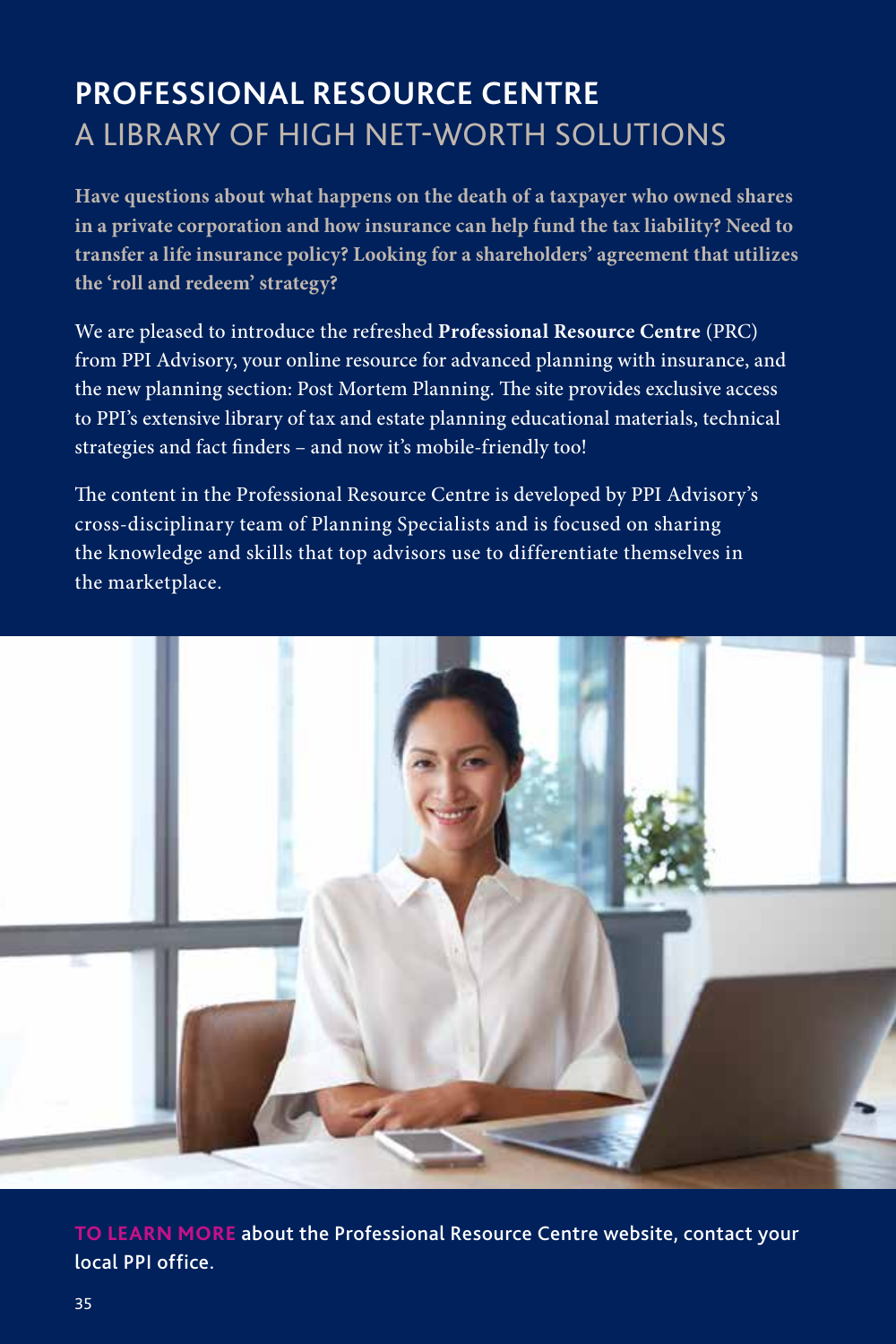## <span id="page-38-0"></span>YOUR LOCAL PPI SUPPORT

Contact any one of our local offices to learn more. Our team is eager to help you build your business. For locations and contacts, please visit [www.ppi.ca.](https://www.ppi.ca/en/contact)

| St. John's      | <b>PPI Advisory</b> | <b>PPI Benefits</b> |
|-----------------|---------------------|---------------------|
| Halifax         | Halifax             | Montréal            |
| Québec City     | Montréal            | Kitchener           |
| <b>Brossard</b> | Toronto             | Toronto             |
| Montréal        | Winnipeg            | Calgary             |
| Laval           | Edmonton            |                     |
| Ottawa          | Calgary             |                     |
| Toronto         | Vancouver           |                     |
| Mississauga     |                     |                     |
| Kitchener       |                     |                     |
| Winnipeg        |                     |                     |
| Edmonton        |                     |                     |
| Calgary         |                     |                     |
| Surrey          |                     |                     |
| <b>Burnaby</b>  |                     |                     |
| Vancouver       |                     |                     |